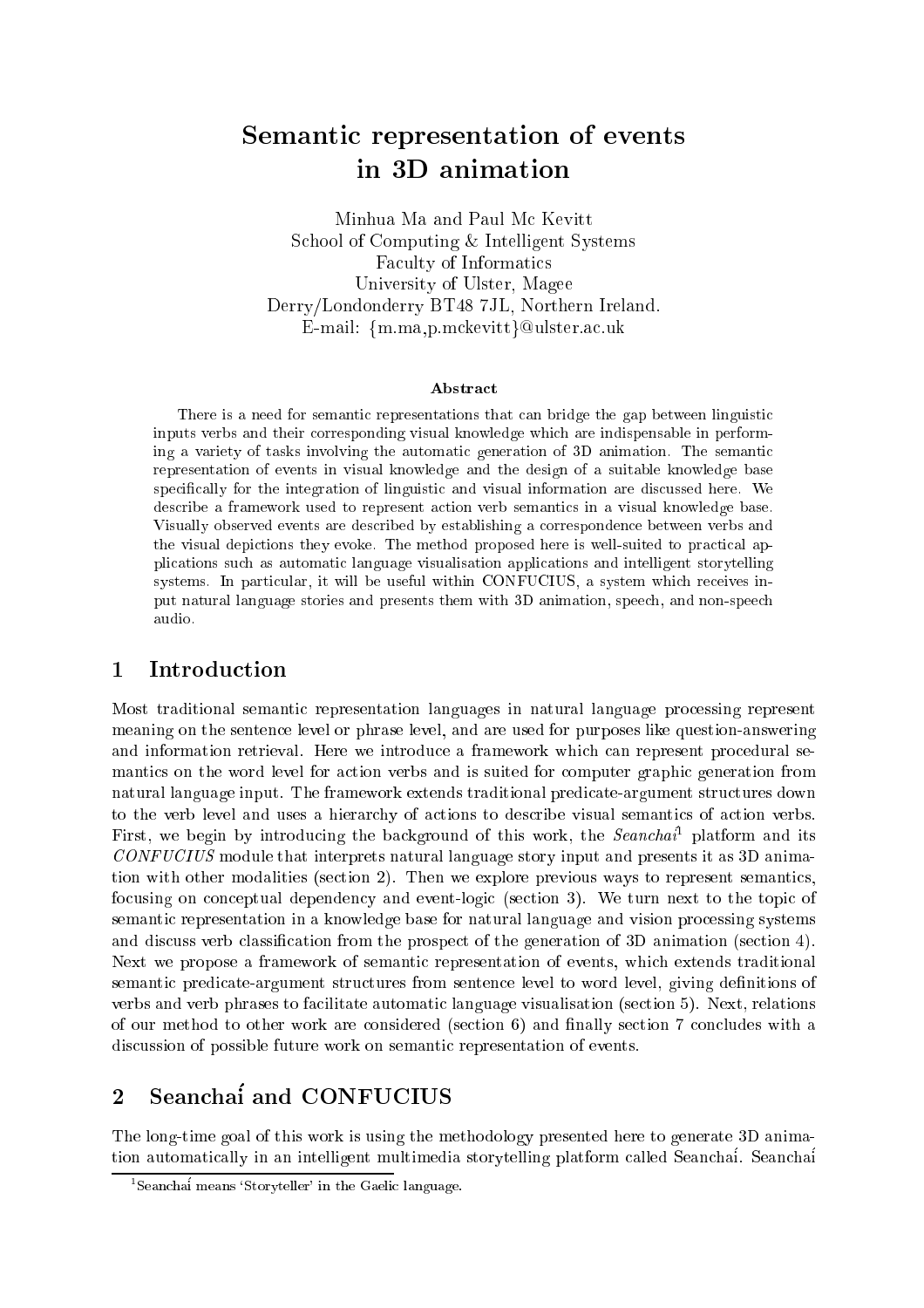

Figure 1: Intelligent multimodal storytelling platform  $-$  Seanchai



Figure 2: System architecture of CONFUCIUS

will perform multimodal storytelling generation, interpretation and presentation and consists of Homer, a storytelling generation module, and CONFUCIUS, a storytelling interpretation and presentation module (Figure 1). The output of the former module ould be fed as input to the latter. Homer focuses on natural language story generation. It will receive two types of input from the user, (1) either the beginning or the ending of a story in the form of a sentence, and (2) stylistic specifications, and outputs natural language stories; and CONFUCIUS focuses on story interpretation and multimodal presentation. It re
eives input natural language stories or (play/movie) s
ripts and presents them with 3D animation, spee
h and non-spee
h audio.

The knowledge base and its visual knowledge representation presented here are used in CONFUCIUS (Figure 2), and they ould also be adopted in other vision and natural language pro
essing integration appli
ations. The dashed part in the gure in
ludes the prefabri
ated objects such as characters, props, and animations for basic activities, which will be used in the Animation generation module. When the input is a story, it will be transferred to a script by the *script writer*, then parsed by the *script parser* and the *natural language processing* module respectively. The modules for *Natural Language Processing (NLP)*, Text to Speech (TTS) and sound effects operate in parallel. Their outputs will be fused at code combination, which generates a holistic 3D world representation including animation, speech and sound effects. NLP will be performed using Gate and WordNet. TTS will be performed using Festival or Microsoft Whistler, VRML (Virtual Reality Modelling Language) will be used to model the story 3D virtual world, and visual semantics is represented using a Prolog-like formalism proposed in this paper.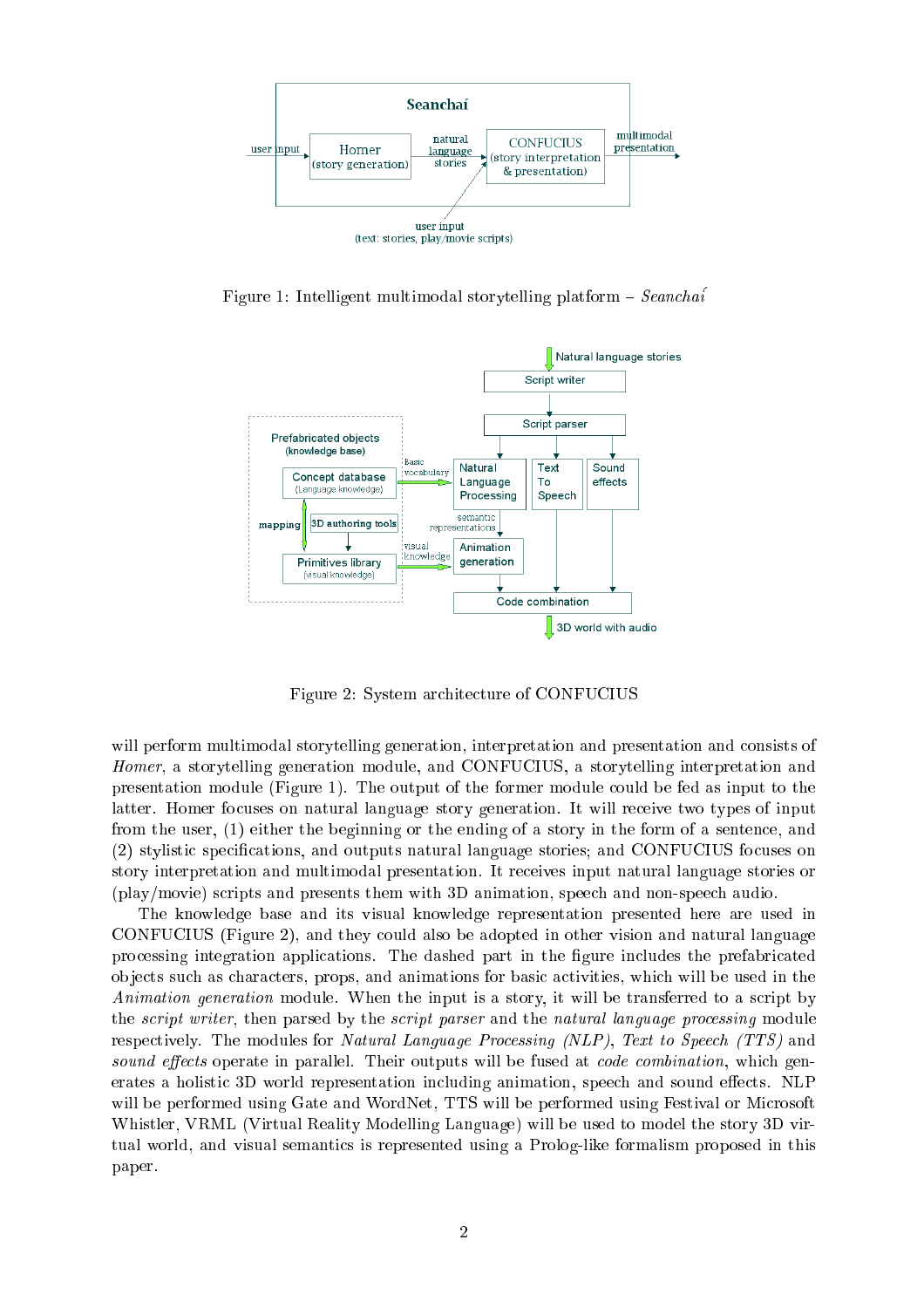#### 3Previous semantic representation languages

There are several semantic representation languages which have been implemented for natural language processing: FOPC (First Order Predicate Calculus), semantic networks, Conceptual Dependency (CD) (Schank 1973), and frames (Minsky 1975). FOPC and frames have historically been the principal methods used to investigate semantic issues. Recent research on semantic representation of simple action verbs includes event-logic (Siskind 1995) and x-schemas with fstru
ts (Bailey et al. 1997). In addition, XML as a mark-up language is used to represent semantic structure in recent multimodal systems, such as in BEAT (Cassell et al. 2001) and a derivative, M3L (MultiModal Markup Language), in SmartKom (Wahlster et al. 2001). The traditional semantic representations (FOPC, semantic networks, CD and frames) are used at sentence/phrase level, e.g. predicate-argument models list as many arguments as are needed to incorporate all the entities associated with a motion, such as give (sub, indirectObj, directObj) and cut(sub, obj, tool), while both event-logic and x-schemas work on the word level (action verbs). However, S
hank's CD theory also provides fourteen primitive a
tions to represent and infer verb semanti
s, i.e. at the word level.

There are many natural language and vision pro
essing integration appli
ations developed based on these semantic representations, such as CHAMELEON (Bröndsted et al. 2001) and WordsEye (Coyne & Sproat 2001) based on frame representations, SONAS (Kelleher et al. 2000) based on predi
ate-argument representations, SmartKom and BEAT based on XML to represent semantic structure of multimodal content, and Narayanan's language visualisation system (Narayanan et al. 1995) based on CD, ABIGAIL (Siskind 1995) and the  $L_0$  project (Bailey et al. 1997) based on their respective semantic representations. Now we will discuss CD, event-logic truth conditions, and x-schemas in detail since these focus most on semantic representation of action verbs.

#### 3.1Schank's Conceptual Dependency theory and scripts

Schank (1973) discusses *Conceptual Dependency (CD)* theory to represent concepts acquired from natural language input. The theory provides fourteen primitive actions and six primitive on
eptual ategories. These primitives an be onne
ted together by relation and tense modi fiers to describe concepts and draw on inferences from sentences. CD theory makes it possible to represent senten
es as a series of diagrams depi
ting a
tions using both abstra
t and real physical situations. The agents and the objects in the sentences are represented. The process of splitting the knowledge into small sets of low-level primitives makes the problem solving process easier, because the number of inference rules needed is reduced. Therefore CD theory could reduce inference rules since many inference rules are already represented in CD structure itself. However, knowledge in senten
es must be de
omposed into fairly low level primitives in CD, therefore representations an be omplex even for relatively simple a
tions. In addition, sometimes it is difficult to find the correct set of primitives, and even if a proper set of primitives are found to represent the concepts in a sentence, substantial inference is still required.

Additionally, sin
e people have routines-routine ways of responding to greetings, routine ways to go to work every morning, and so on-as should an intelligent knowbot. Schank introduced *scripts*, expected primitive actions under certain situations, to characterize the sort of stereotypi
al a
tion sequen
es of prior experien
e knowledge within human beings' ommon sense which computers lack, such as going to a restaurant or travelling by train. A script could be onsidered to onsist of a number of slots or frames but with more spe
ialised roles. The omponents of a s
ript in
lude: entry onditions, results, props, roles, tra
ks and s
enes.

An implemented text-to-animation system based on CD primitives (Narayanan et al. 1995) shows the limitations of CD. The graphic display in the system is iconic, without body movement details be
ause CD theory fo
uses on the inferen
es of verbs and relations rather than the visual information of the primitive a
tions.

We discuss now two verb semantic representations, event-logic truth conditions and f-structs. Both of them are mainly designed for a
tion re
ognition from visual input. The goal of our work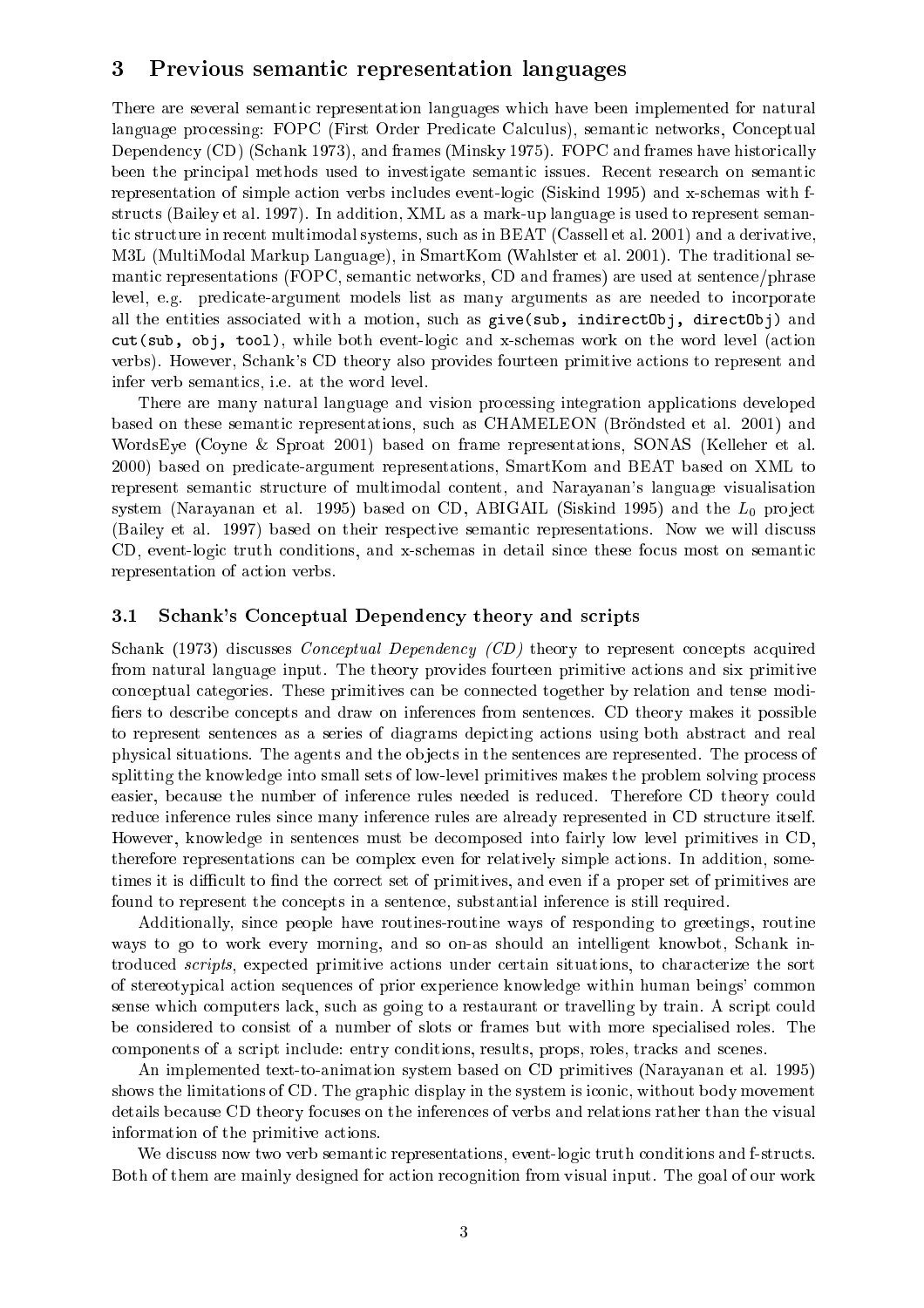is a reverse pro
ess to visual re
ognition, i.e. language visualisation in CONFUCIUS. A ommon problem in the tasks of both visual re
ognition and language visualisation is to represent visual semantics of motion events, which happen both in the space and time continuum.

#### 3.2Event-logic truth conditions

Traditional methods in visual recognition segment a static image into distinct objects and classify those objects into distinct object types. Siskind (1995) describes the ABIGAIL system which focuses on segmenting continuous motion pictures into distinct events and classifying those events into event types. He proposed event-logic truth conditions for simple spatial motion verbs' definition used in a vision recognition system. The truth conditions are based on the spatial relationship between objects such as support, contact, and attachment, which are crucial to recognition of simple spatial motion verbs. According to the truth condition of the verbs' definition, the system recognizes motions in a 2D line-drawing movie. Siskind introduced a set of per
eptual primitives that denote primitive event types and a set of ombining symbols to aggregate primitive events into omplex events. The primitives are omposed of three lasses: time independent primitives, primitives determined from an individual frame in isolation, and primitives determined on a frame-by-frame basis. Using these primitives and their ombinations, he gives definitions of some simple motion verbs and verifies them in ABIGAIL.

Siskind's event-logic definition has two deficiencies: (1) overlapping between primitive relations, and (2) lack of conditional selection, i.e. this framework does not provide a mechanism for selection restrictions of the arguments. So some definitions are arbitrary to some degree. They do not give a necessary and sufficient truth-condition definition for a verb. For example: the definitions for 'jump' and 'step' are the following:<sup>2</sup>

$$
jump(x) = supported(x); (\neg \Diamond supported(x) \land translationgUp(x))
$$
  
\n
$$
step(x) = \exists y (part(y, x) \land [constants(y, ground); \neg \Diamond contacts(y, ground);
$$
  
\n
$$
contains(y, ground)])
$$

The definition of 'jump' means x is supported, and then not supported and moves up in the immediate subsequent interval. The definition of 'step' can be interpreted that there exists y, which could be a foot, which is part of the x, and y first contacts ground, then does not contact, and finally contacts ground again. From the two definitions, we see that the definition of 'step' can also define the motion of 'jump' or 'stamp (a foot)'. Hence, the definition of one verb can also be used to define other verbs. Also, an alternative definition of 'step' based on Siskind's methodology ould be:

$$
step(x) = \exists y1, y2(part(y1, x) \land part(y2, x) \land
$$
  
[(contacts(y1, ground) \land \neg \Diamond contacts(y2, ground));  
( $\neg \Diamond contacts(y1, ground) \land \neg \Diamond contacts(y2, ground));$   
contacts(y1, ground)])

The definition describes the alternate movement of two feet y1 and y2 contacting the ground in a step. Hence, one verb can be defined by many definitions. Siskind's visual semantic representation method is subject to ambiguity, i.e. a single verb can legitimately have different representations such as 'step', and a single representation can correspond to different events such as the first definition of 'step' can define 'jump' and 'stamp' as well. This arbitrariness in the event definition causes some false positives and false negatives when ABIGAIL recognises motions in animation. The deficiency of conditional selection causes some loose definitions, admitting many false positives, e.g. the definition of 'jump' admits unsupported upward movement of some inanimate objects like ball or balloon, because it does not have any semantic constraints

a;b means event b occurs immediately after event a finishes.  $\lor a \unlhd i$  means a happens during 1 or a subset of i, so  $\neg \Diamond supported(x)@i$  means 'x is not supported in any time during i'.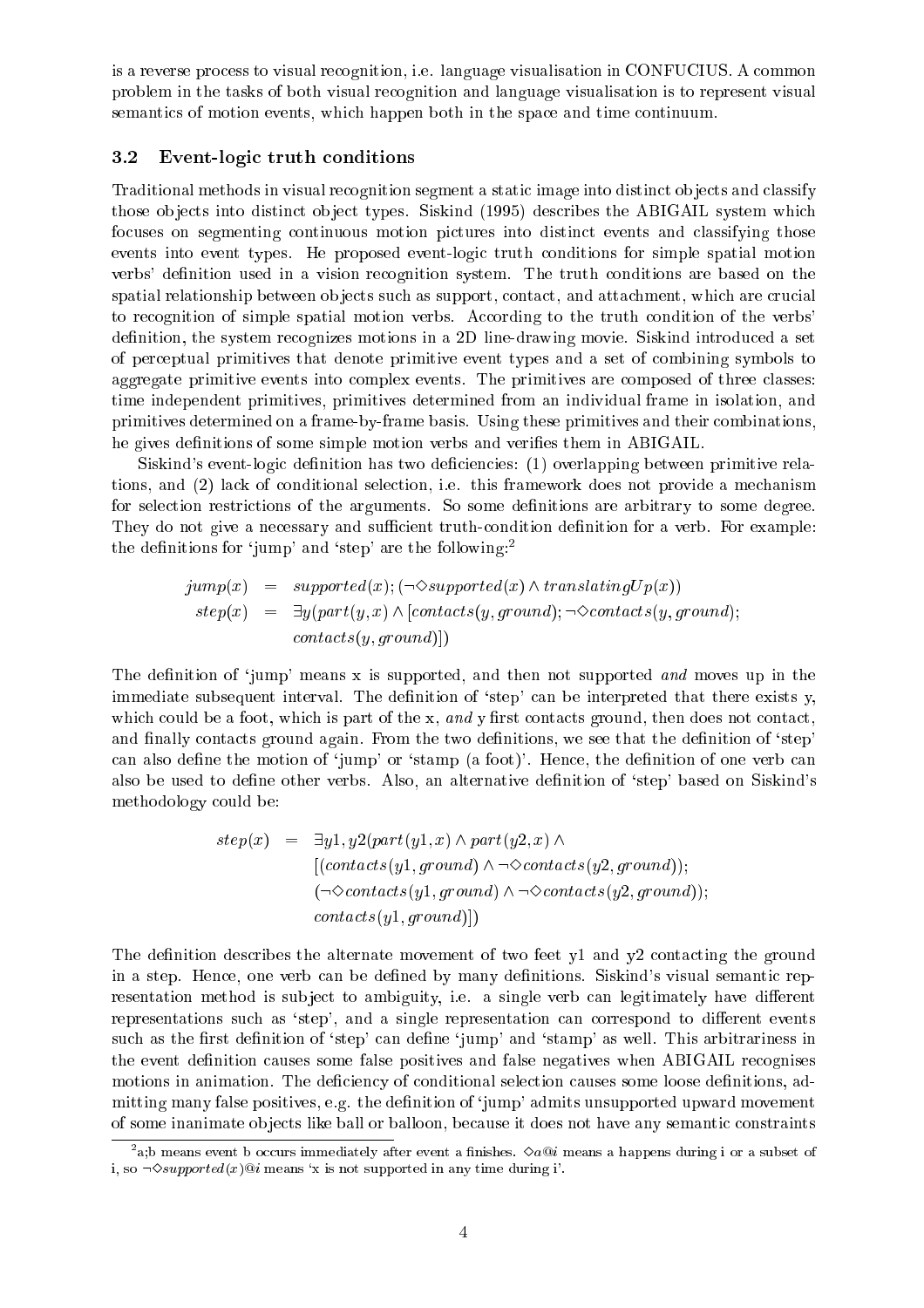on the fillers of argument x, indicating that x should be an animate creature (non-metaphor usage).

The arbitrariness of verb definition might arise from two problems in his primitives. One is the overlapping between some primitives in individual frame class, such as  $contents(), supports(),$ and  $attached()$ . For instance, when one object is supported by another, it usually contacts the supporting object. The other problem is that some primitives in frame-by-frame class are not atomic, i.e. could be described by combinations of others, such as  $slide \, Against(x, y)$  might be performed by translatingTowards()  $\land$  supports(y, x). In his methodology, Siskind does not onsider internal states of motions (e.g. motor ommands), relying instead on visual features alone, su
h as support, onta
t, and atta
hment. This works in vision re
ognition programs. However, internal states are required in vision generation applications. X-schemas (eXecutingschema) and f-structs (Feature-structures) (Bailey et al. 1997) examine internal execute motor a
tions.

#### 3.3 X-s
hemas and f-stru
ts

Bailey et al.'s (1997) x-schemas and f-structs representation combines schemata representation with fuzzy set theory. It uses a formalism of Petri nets to represent x-schemas as a stable state of a system that consists of small elements which interact with each other when the system is moving from state to state, and each sense of a verb is represented in the model by a featurestructure (f-struct) whose values for each feature are probability distributions. For instance, the f-struct of one word-sense of *push*, using the *slide* x-schema, consists of motor parameter features and world state features. Motor parameter features on
ern the hand motion features of the action push, which invoke an x-schema with corresponding parameters, such as direction, elbow joint motion, and hand posture. World state features concern the object that the action is performed on, such as object shape, weight, and position.

The probabilistic feature values in this structure are learned from training data. The appliation based on this representation is a system trained by labelled hand motions whi
h learns to both label and carry out similar actions with a simulated agent. It can be used in both verb re
ognition and performing the verbs it has learned. However, the model requires training data to create the f-structs of verbs before it can recognize and carry them out.

Most of previous semantic representations are suited to certain purposes. FOPC is good for query-answering (especially a true or false judgement); event-logic truth conditions are suitable for motion recognition; x-schemas with f-structs are suited to both verb recognition and performing the a
tion, but require training.

#### 4Visual knowledge representation

Existing multimodal semantic representations within various intelligent multimedia systems may represent the general organisation of semantic structure for various types of inputs and outputs and are usable at various stages such as media fusion and pragmatic aspects. However, there is a gap between high-level general multimodal semantic representation and lower-level representation that is capable of connecting meanings across modalities. Such a lower-level meaning representation, whi
h links language modalities to visual modalities, is proposed in this paper. Figure 3 illustrates the multimodal semantic representation of CONFUCIUS. It is composed of language, visual and non-speech audio modalities. Between the multimodal semantics and each specific modality there are two levels of representation: one is a high-level multimodal semantic representation whi
h is media-independent, the other is an intermediate level media-dependent representation. CONFUCIUS will use an XML-based representation for high-level multimodal semanti
s and an extended predi
ate-argument representation for intermediate representation which connects language with visual modalities as shown in Figure 3. The visual semantics deomposition method dis
ussed here is at the intermediate representation level. It is suitable for implementation in the 3D graphi modelling language VRML. It will be translated to VRML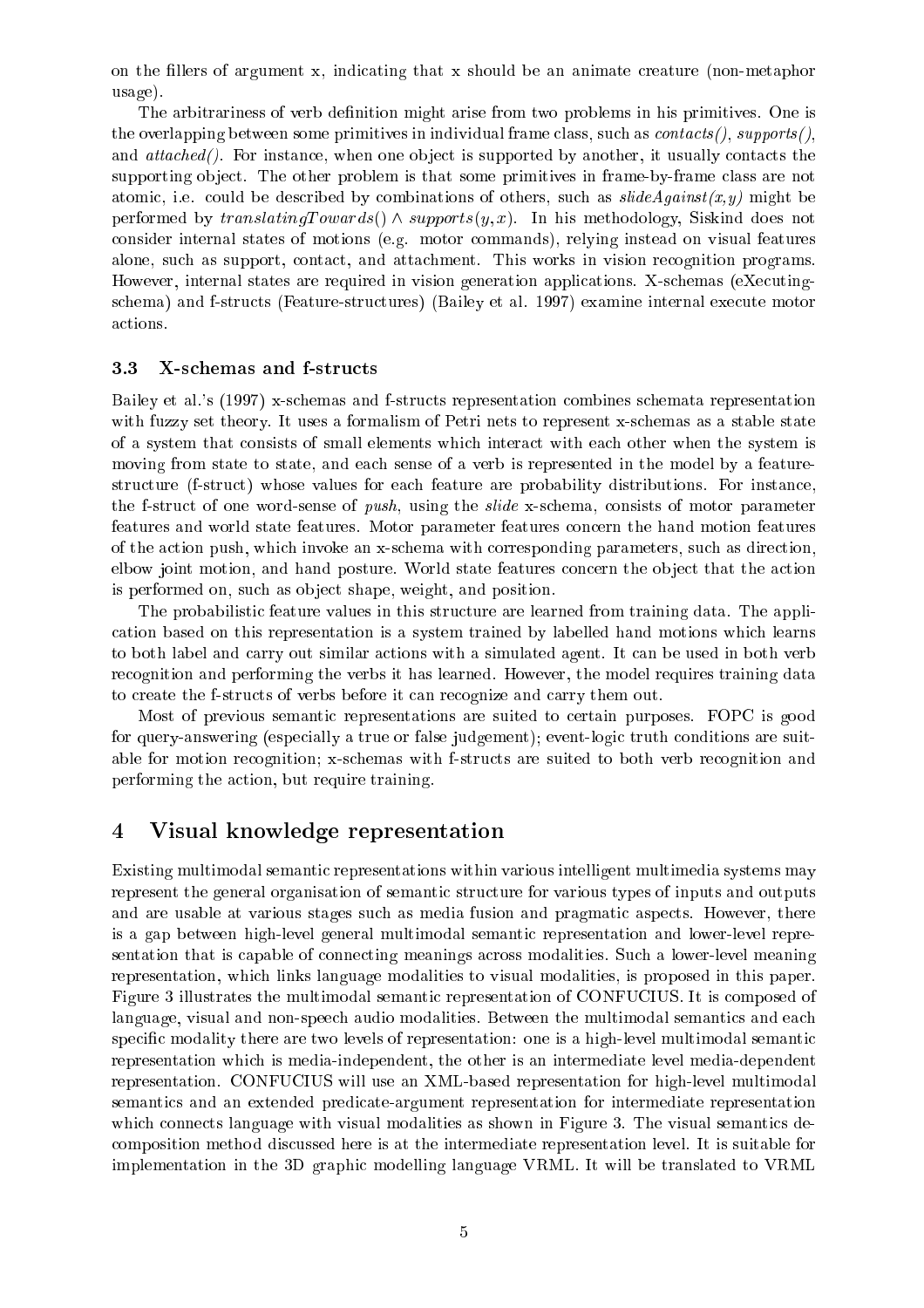

Figure 3: MultiModal semantic representation in CONFUCIUS



Figure 4: Knowledge base of CONFUCIUS

ode by a Java program in CONFUCIUS. We also plan to in
lude non-spee
h audio in the media-dependent and media-independent semantic representations.

#### 4.1Visual semanti
s

The knowledge representation required for CONFUCIUS must provide the following apabilities: (1) model both declarative and procedural knowledge, (2) inference mechanisms for object classification, lexical dependencies, and spatial relations. Figure 4 illustrates the contents of the knowledge base of CONFUCIUS, and is also a general knowledge base design for any intelligent multimedia applications which include both natural language processing and vision processing. This knowledge base is the prefabricated objects, dashed part of Figure 2. It consists of language models, visual models, world knowledge and spatial  $\&$  qualitative reasoning modules. Language knowledge is used in the natural language processing component (shown in Figure 2) to extract on
ept semanti
s from text. Visual knowledge onsists of the information required to generate moving image sequences. It consists of object model, functional information, event model, internal coordinate axes, and associations between objects. The Object model has semantic representation of ategories (nouns), the event model has semanti representation of motions (verbs), and the internal oordinate axes are indispensable in some primitive a
tions of event models such as rotating operations, which require spatial reasoning based on the object's internal axes.

Here we focus on efficient semantic representation of event models in the typical knowledge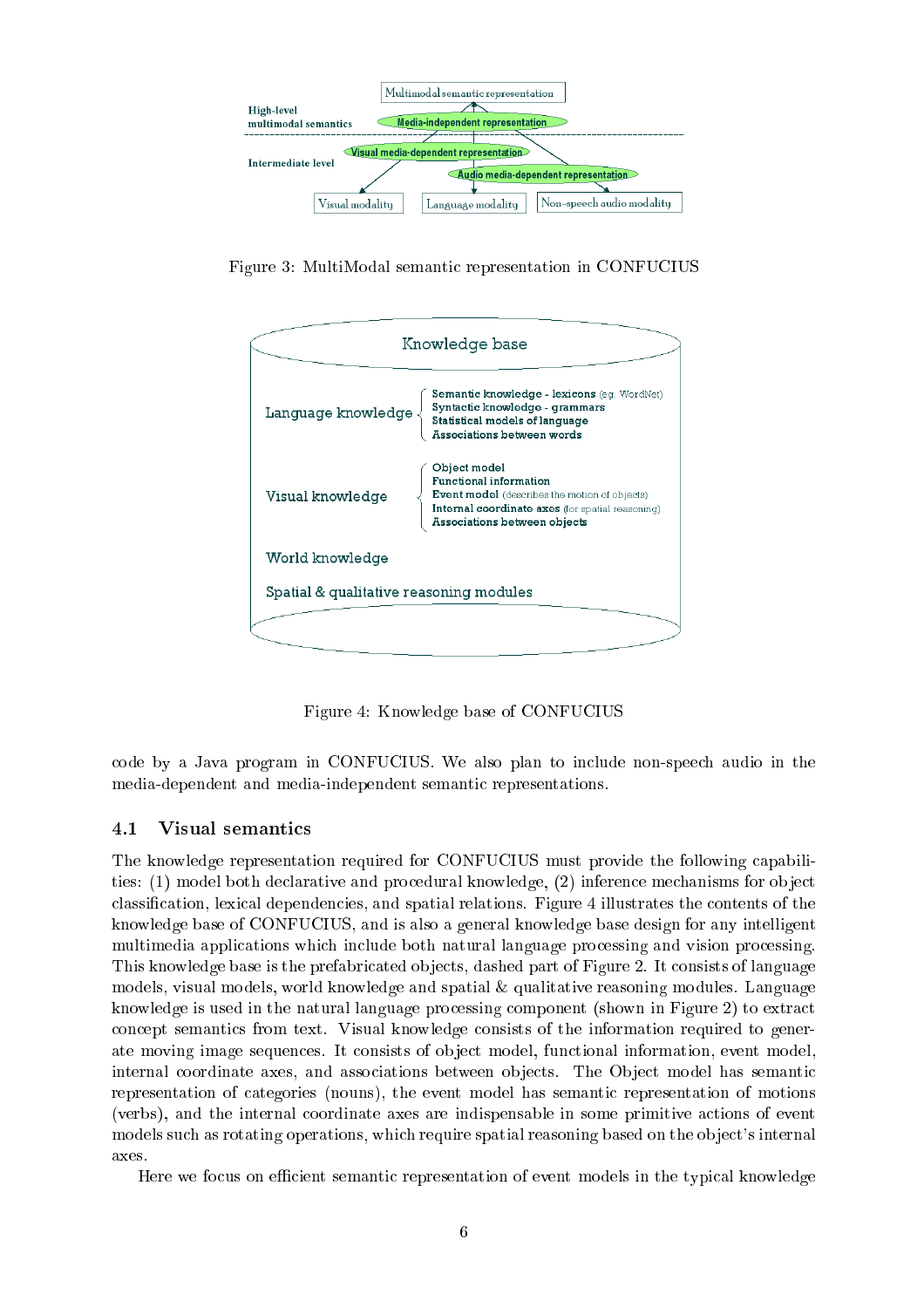base for natural language and vision integration systems. The event model in visual knowledge requires access to other parts of visual knowledge. For instance, in the event "he cut the cake", the verb "cut" concerns kinematical knowledge of the subject-human being, i.e. the movement of his hand, wrist and forearm. Hence it needs access to the object model of a man who performs the action, "cut". It also needs function information of "knife", the internal coordinate axes information of "knife" and "cake" to decide the direction of the movement. To interpret the verb  $\mathit{wear}(x,y)$ , the event model needs access to the object model of y, which might be a "hat", a "ring", a "pair of glasses", or "shoes", and its function model that concerns its typical location (e.g. "hat on the head", "ring on a finger").

#### 4.2Categories of events in animation

Since verbs are core to events, verb subcategories are significant for visualisation of events. Both traditional grammars sub
ategorising verbs into transitive and intransitive, and modern grammars distinguishing as many as 100 sub
ategories (COMLEX and ACQUILEX tagsets) classify verbs according to subcategorisation frames, i.e. possible sets of complements the verbs expect (Table 1). Here we subcategorise verbs in animation from the visual semantic perspective, as shown in Figure 5, albeit the classification has overlays with linguistic subcategorisation.

| Frame                            | Verb                | Example                                                                                                                                       |
|----------------------------------|---------------------|-----------------------------------------------------------------------------------------------------------------------------------------------|
| Ø                                | eat, sleep          | I want to eat                                                                                                                                 |
| <b>NP</b>                        | prefer, find, leave | find $\big _{NP}$ the flight from New York to Boston                                                                                          |
| NP NP                            | show, give          | show $\begin{bmatrix} N_P & \text{me} \end{bmatrix}$ $\begin{bmatrix} N_P & \text{airlines with flights from } \text{New York} \end{bmatrix}$ |
| $PP_{from} PP_{to}$              | fly, travel         | I would like to fly $\lceil_{PP}$ from New York $\lceil_{PP}$ to Boston                                                                       |
| $VP_{to}$                        | prefer, want, need  | I want $\left[$ <sub>VPto</sub> to have a pint of beer                                                                                        |
| . $\bar{V}P_{\textit{bareStem}}$ | can, would, might   | I can $\vert_{VPbareStem}$ swim                                                                                                               |
| -S                               |                     | mean, say, think, believe   He said $\lceil_{\mathcal{S}}$ the Government disagreed with her account                                          |

Table 1: Some linguistic subcategorisation frames and example verbs

First we divide all events into events on atomic entities and events on non-atomic entities based on whether the objects they act on have sub-components or not. Non-atomic entities are constructed out of collections of objects. In the atomic entities group, we classify the events to those changing objects' physical location and those changing objects' intrinsic attributes like shape, size, and colour. In the non-atomic group, we classify them according to whether they concern a character. Those events based on characters can next be divided based on whether or not they are easily observable. Action verbs are easily observed and hence the major part of events in animation. A
tion verbs an be further lassied into transitive verbs and intransitive verbs, according to their accusative nature, i.e. if the action concerns object(s). In the action verb group, the movement of the subject which performs the action usually could be modelled by biped kinematics, and the movement (or change) of the objects or tools (for transitive verbs) ould be modelled by event models. In the intransitive verb group, there is an important class involving multimodal presentation - communication verbs. These verbs require both visual presentation such as lip movement (e.g. "speak", "sing"), facial expressions (e.g. "laugh", "weep") and audio presentation such as speech or other communicable sounds.

Verbs working on atomic entities can also work on non-atomic objects, for instance, "disappear/vanish" can work on both atomic and non-atomic objects (the Cheshire cat in the following example 1) or component(s) of non-atomic objects like "tail" in example 1 and "head" in example 2.

- (1) `All right,' said the Cat. And this time it vanished quite slowly, beginning with the end of its tail and ending with its grin.
- (2) He turned his head and looked ba
k.

 $\tau \, \textit{we}$  ari $(x, y)$  means x wears y; x is a person or personated character, y is an opject.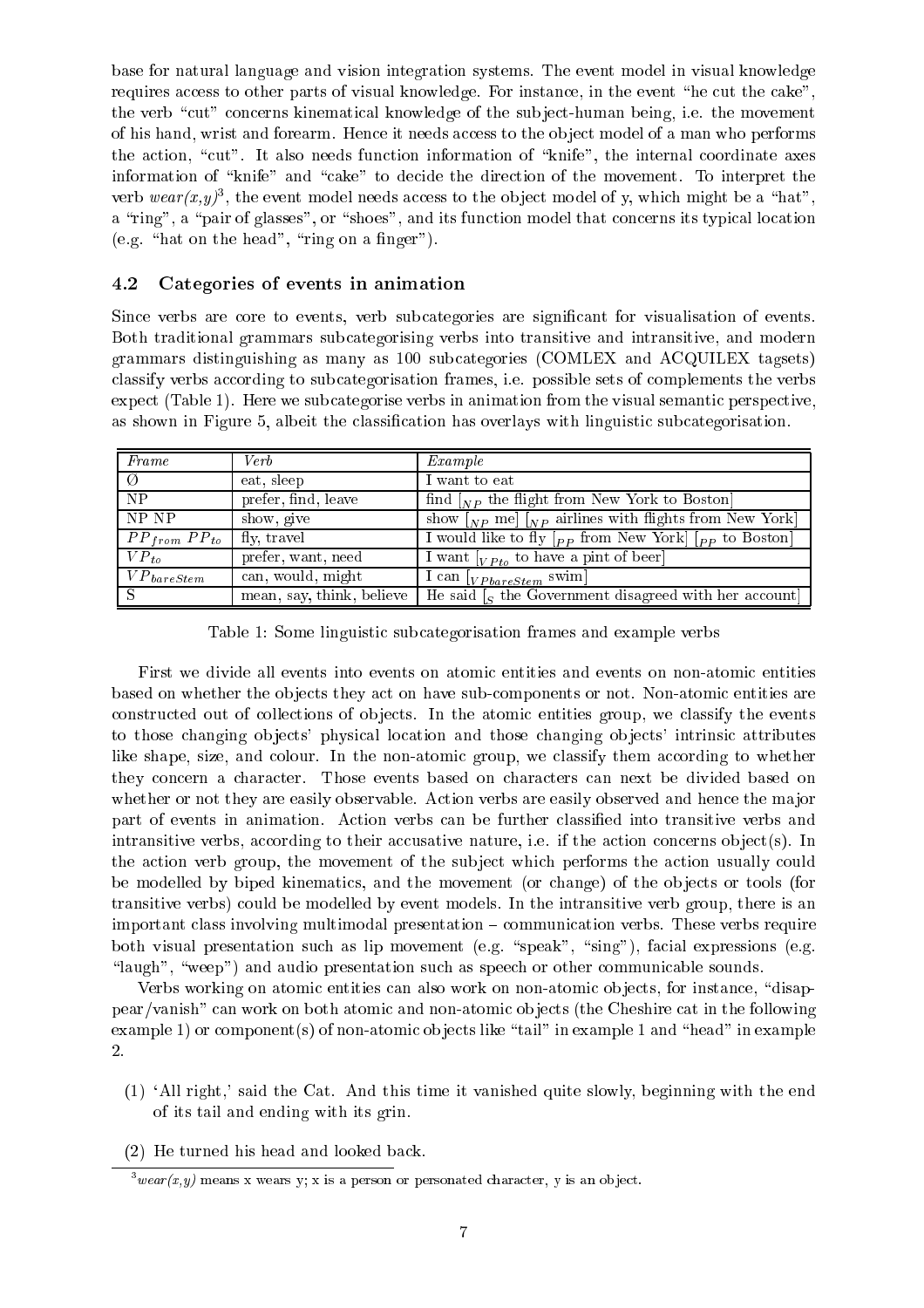- Atomic entities ረን
	- $\Xi$  Change physical location such as position and orientation, e.g. bounce, turn  $\Box$  Change intrinsic attributes such as shape, size, color, texture, e.g. bend, taper,
	- and even visibility, e.g. disappear, fade in/out
- **0** Non-atomic entities
	- Φ Non-character events
		- $\equiv$  Two or more individual objects fuse together, e.g. melt (in)
		- □ One objects divides into two or more individual parts, e.g. break (into pieces), (a piece of paper is) torn (up)
		- Change sub-components (their position, size, color, shape etc), e.g. blossom
		- = Environment events (weather verbs), e.g. snow, rain, gettingDark
	- **Q** Character events
		- ⊕ Action verbs

 $\mathbf{c}_2$ 

- **0** Intransitive verbs
	- Biped kinematics, e.g. walk, swim, and other motion model like fly
	- $\blacksquare$ Face expressions, e.g. laugh, angry = Lip movement, e.g. speak, say, sing
	- Transitive verbs
		- Concern single object, e.g. throw, push, kick  $\blacksquare$
		- ò. Concern multiple object:
			- Transitive verbs with direct and indirect objects, e.g. give, pass, show
			- $\overline{a}$ Transitive verbs with indirect object & the tool used to perform the action, e.g. cut, peel
- <sup> $\Phi$ </sup> Non-action verbs
	- = stative verbs (change of state), e.g. live, die, sleep, wake
	- e emotion verbs, e.g. like, disgust
	- $\qquad \qquad \blacksquare$ possession verbs, e.g. have, belong
	- mental activities, e.g. decide, believe, imagine, know, think
	- cognition & perception, e.g. listen, watch, hear, see
- Idioms & metaphor verbs



Non-a
tion verbs and verbs with metaphor meanings are not easily observable. They are hard to des
ribe by physi
al hanges and however are ommon in even simple stories like hildren's stories. In performan
e art, they are often expressed by fa
e expressions, body poses, or more straightforward, through the spee
h modality. Stati language visualisation is used to express mental activities with thinking bubbles. The visual semantics of this type of visualisation is beyond the s
ope of this paper.

Sin
e the tasks of representing transitive verbs an be divided into two sub-tasks: modelling biped kinematics for the subject, and modelling atomic entity changes for objects and tools, representing kinemati
s be
omes the main task in visual models. There are two ways to des
ribe a biped's kinematical motion. One method is to model different body parts as distinct objects in object modelling (see Figure 4), e.g. forearm and upper arm, leg and shin are individual objects which attach together, event modelling then transforms these individual objects (body parts) that the motion on
erns using some kinemati
al simulators. This method requires substantial work in event modelling in order to achieve realistic effects. The second method, which is also in vogue, regards the body as a whole non-atomic object consisting of several sub-components which attach to a skeleton system in object modelling. Event modelling moves the bone (as a parent or a child in the hierarchical skeleton tree) and passes the movement to its attached parents or children using forward kinematics or inverse kinematics. Forward kinematics is a system in which the transforms of the parent in a hierarchical tree structure are passed on to the children, and animation is performed by transforming the parent. Inverse kinematics is a system in which the movement of the children is passed back up the chain to the parent. Animation is performed by affecting the ends of the chain, e.g. in biped walking animation, by moving the foot and the shin, knees and thighs rotate in response. Inverse kinematics models the flexibility and possible rotations of joints and limbs in 3D creatures. This approach gives the best possibilities to produce life-like animation of a character in a story, but does involve effort to set up the object models for the characters.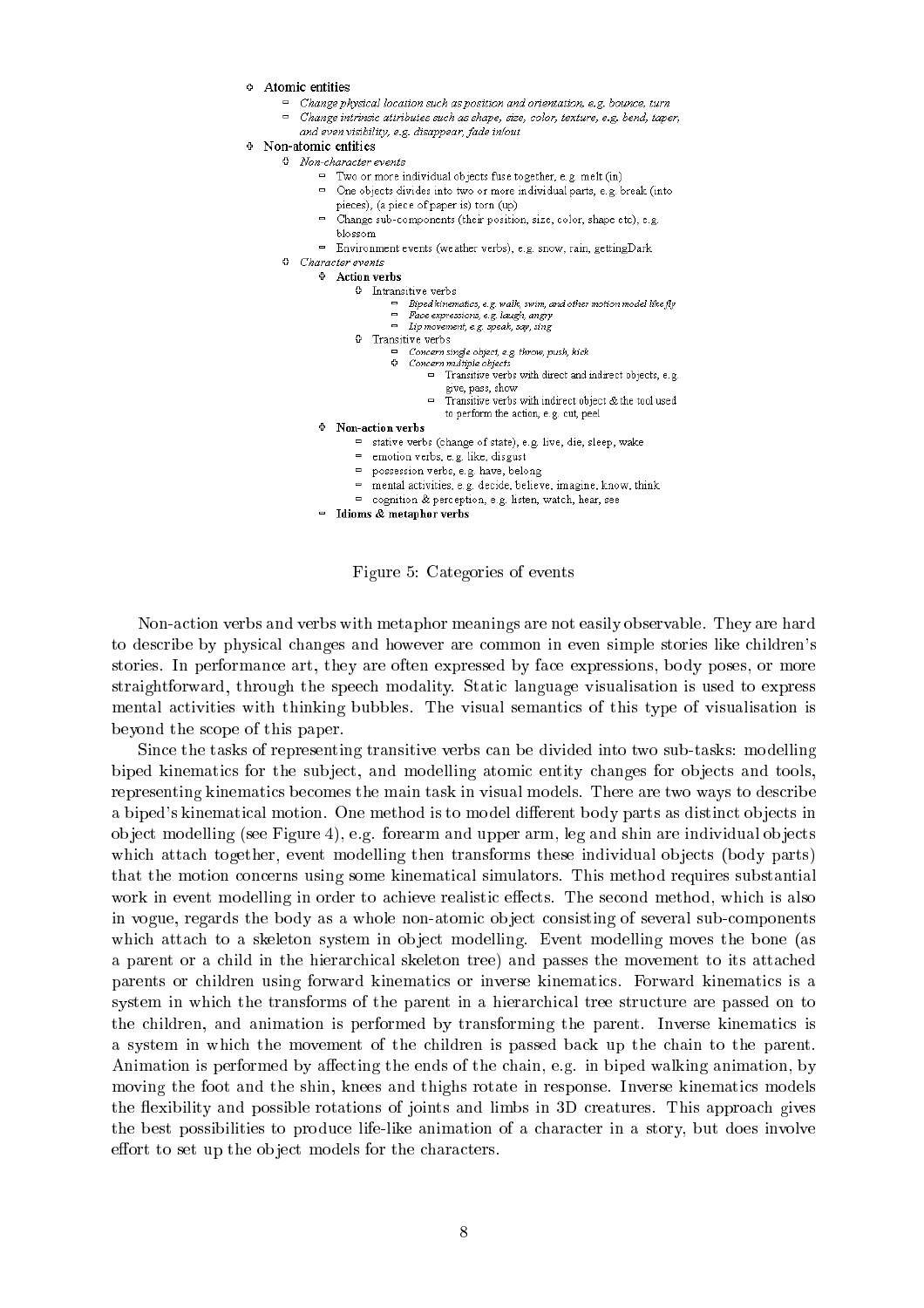### 5Extending predicate-argument representation to word level

In this section, we will extend the predicate-argument representation of verbs from phrase/sentence level to word level in a bottom-up fashion by first examining primitives and then showing how they can be composed to define composite event semantics. The discussion of semantic representation of object models is beyond the scope of this paper. The extended predicate-argument model describes verbs and verb phrases. To define objects, their properties and categories is the task of the object model (in visual knowledge), which may declare an object as an instantiation of a type (its category membership) at first, and give its attributes. The common attributes are *position, orientation, size* and so on. Some complex objects may have other attributes like *gender*, age and so on, for an instance of *person*. For example, Alice (a six years old girl) is an instance of *person*, with common attributes like her initial location, orientation (face to which direction), height (size) and specific attributes such as female (gender), and  $\delta$  (age) as well. The body parts are defined in the prototype of *person*. The extended predicate-argument model is aimed at automatic generation of animation from linguistic input (language visualisation). It can also be used to expand FOPC representations for application to lower levels of linguistic input.

#### 5.1Constants, variables and types

There are a few constants in this framework referring to specific objects which exist in every scene of the virtual world. We use the convention that names of constants in CONFUCIUS are omposed of apitals and unders
ores. GROUND is a plane in the oordinates (0,0,0) with the length and width which are greater than the space of the visualised scene and has the function of supporting things which otherwise will look like they were floating in the air. SUN is the default ambient light which illuminates objects in the scene. The term constant in CONFUCIUS' knowledge base has a different sense than that used in programming languages, i.e. its values an be hanged. The are onstants in the sense of their onstant existen
e in the simulated visual world. For example, though it has infinite value for its length and width, one can change the size of the GROUND according to the size of the stage for facilitating implementation. Similarly, for SUN, when the language input describes that "It turned dark." or "in dusk", the brightness of SUN an be hanged.

Unlike in FOPC, some proper nouns such as  $Mary$  (person's name) are not treated as constants in the framework but *variables* (instances of the type  $Man/Woman$ ). Like in other programming languages, variables in CONFUCIUS can denote names of objects, which is an instance of a type. A variable name is started from a lowercase letter and can be followed by letters (uppercase or lowercase), numbers, underscores and hyphens. Object parts and properties can be referred to by a dot operator, e.g. alice.righthand or alice.height.

Type is the name of a category. We use the convention that a type name begins with a apital and is followed by letters, numbers, unders
ores or hyphens. As in WordNet (Be
kwith et al. 1991), objects inherit all the properties of their super-concepts (parents). However, attributes su
h as size, olor, position, and so on an be spe
ialised. There are two operations involving type: type(objName, typeName) and aKindOf(subtypeName, parentTypeName), e.g. type(ali
e, Girl), aKindOf(Girl, Person).

#### 5.2Hierarchical structure of predicate-argument primitives

The predicate-argument format we apply to represent verb semantics has a Prolog-inspired nomenclature. Each non-atomic action is defined by one or more subgoals, and the name of every goal/subgoal reveals its purpose and effect. Primitives 1 through 14 below are basic primitive actions in our framework (Figure 6). We do not claim that these fourteen cover all the necessary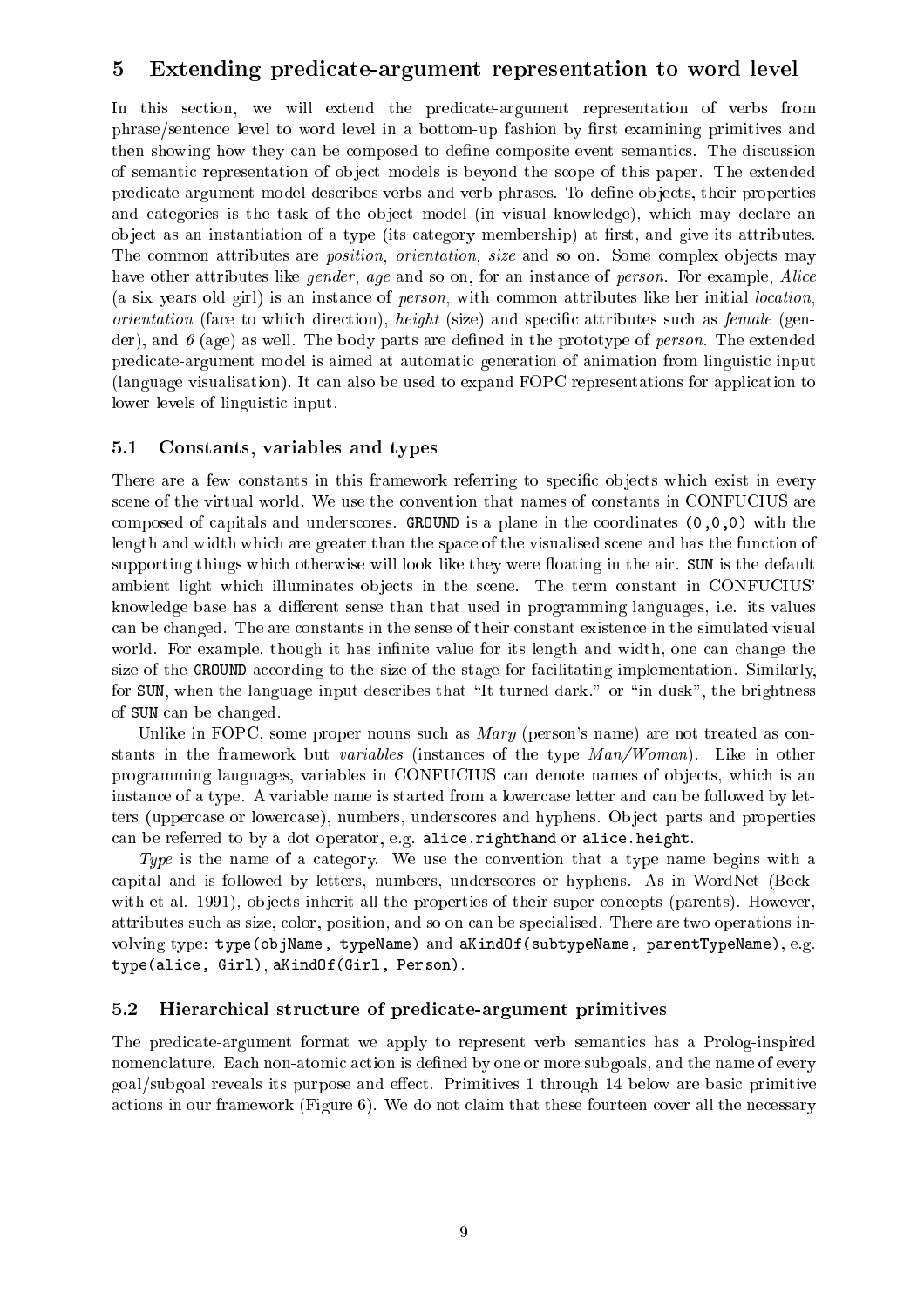```
1) move (obj, xInc, yInc, zInc)
 2) moveTo(obj, lo
)
 3) moveToward(obj, lo
, displa
ement)
 4) rotate(obj, xAngle, yAngle, zAngle)
 5) fa
eTo(obj1, obj2)
 6) alignMiddle(obj1, obj2, axis)
 7) alignMax(obj1, obj2, axis)
 8) alignMin(obj1, obj2, axis)
 9) alignTou
h(obj1, obj2, axis)
10) touch(obj1, obj2, axis) ; for the relation of support and contact
11) s
ale(obj, rate) ; s
ale up/down, 
hange size
12) squash(obj, rate, axis) ; squash or lengthen an obje
t
13) group(x, [y|_], newObj)14) ungroup(xyList, x, yList)
```
Figure 6: Basic predicate-argument primitives within CONFUCIUS



Figure 7: Hierarchical structure of CONFUCIUS' primitives

primitives needed in modelling observable verbs. To tand 14t are actually not primitive actions, but they are necessary in processing complex space displacement. In the first twelve primitives, 1-3 des
ribe position movement, 4 and 5 on
ern orientation hanges, 6-9 fo
us on alignment, 10 is a composite action (not atomic) composed by lower level primitives, and 11, 12 concern size (shape) changes. Figure 7 illustrates the hierarchical structure of the twelve primitives. Higher level actions are defined by lower level ones. For instance, alignment operations are composed by move () and/or moveTo() predicates. We will explain these primitives below.

move (obj, xInc, yInc, zInc) moves obj by designated displacement on the specific axis (axes). Arguments xInc, yInc, and zInc can be a place-holding underscore (or zero) indicating no displacement on the axis. For example, move (glasses,  $\ldots$ , 10,  $\ldots$ ) means 'move the glasses up 10 units'.

moveTo(obj, loc), as shown below, moves obj to a specific position designated by loc which is an instance of type Position, consisting of 3D coordinates.

```
moveTo(obj, lo
):-
    type(lo
, Position).
```
moveToward(obj, loc, displacement), as shown below, moves obj towards/away from a designated position by some displacement. The second argument is 3D coordinates of the destination. The third argument can be positive, which means 'move toward the destination'; or negative, which means 'move away from the destination'. If the third argument is uninstantiated, when called moveToward(obj,loc, displacement), the displacement will be a positive random

As is the convention in the programming language Prolog, arguments can be replaced by an underscore if they are undetermined.

<sup>5</sup> ungroup element x from a list whi
h ontains it. yList is the rest of the list after deleting x from the original list. This is also a basic list operation in Prolog.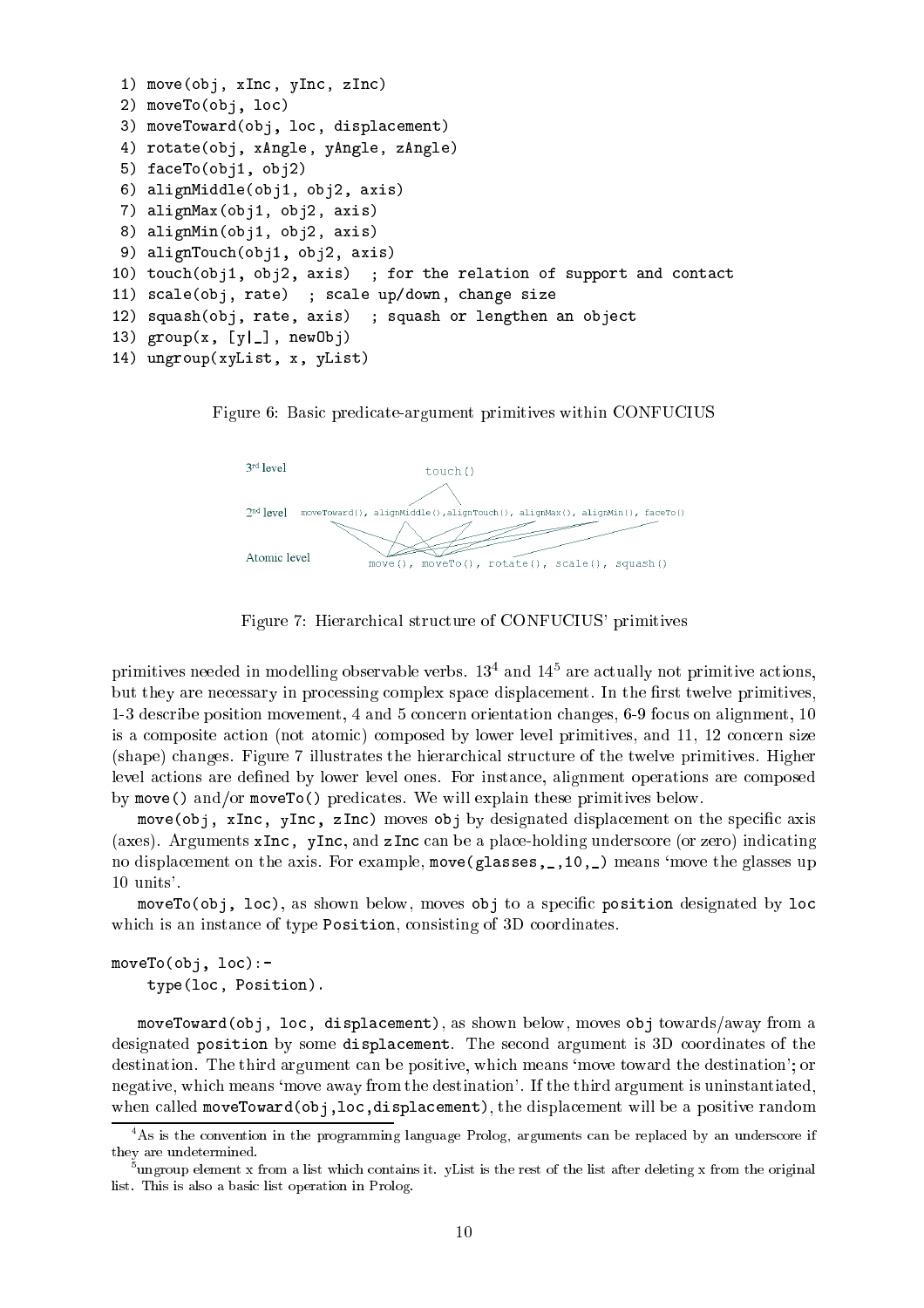

Figure 8: Align predicates (on y axis) in a 3D coordinate system

value greater than 0 and less than the distance between obj and destination location. This is a second level action, implemented by movement primitive actions at the first level (Figure 7).

```
moveToward(obj, loc, displacement):-
type(lo
, Position).
```
rotate(obj, xAngle, yAngle, zAngle) rotates obj on the designated internal axis (axes). The last three arguments are not external absolute oordinate axes, but the internal oordinate axes of the obj, which is defined in visual knowledge/internal coordinate axis (Figure 4). It will be shown with CONFUCIUS that using internal axes is more practical than external axes.

faceTo(obj1, obj2) is a second level action, also involving an object's internal coordinate axes. It faces obj1 to obj2. This operation concerns not only obj1's internal axes, but also its functional information (Figure 4) in which its face is defined. For example, in faceTo(book, alice), the book is a cube with face is defined as the book cover. This action rotates this book on its internal axes to make its cover face to alice.

Figure 8 illustrates alignment actions from 6 through 9. Note that,

```
alignTou
h(obj1, obj2, axis)
```
uses the first object's maximum value and the second object's minimum value along the axis.

touch(obj1, obj2, axis) is a composite action on the third level in the primitive hierarchy. It moves the first argument to the destination where it can touch the nearest face of  $obj2$ . Figure 9 shows how touch() behaves given different axes as the third argument. The comma separating each sub-activity indicates the sequential temporal relation.  $act01$ ,  $act02$  means that act02 begins immediately after act01 is completed. In addition,  $\ddots$  is used to indicate the temporal relation between several activities which occur at the same time. act01; act02 means that  $act01$  and  $act02$  begin and end at the same time, i.e. the durations of the two activities are equal. This temporal relation is usable for defining verbs such as "roll" in for example "rolling of a wheel".

```
roll(obj, rollingAngle, newPosition):-
        moveTo(obj, newPosition);
        rotate(obj, 0, 0, rollingAngle).
```
scale (obj, rate) scales up/down the size of the object according to the specified rate. rate is a real number indicating how much the size should be changed, 1.0 means the same size as the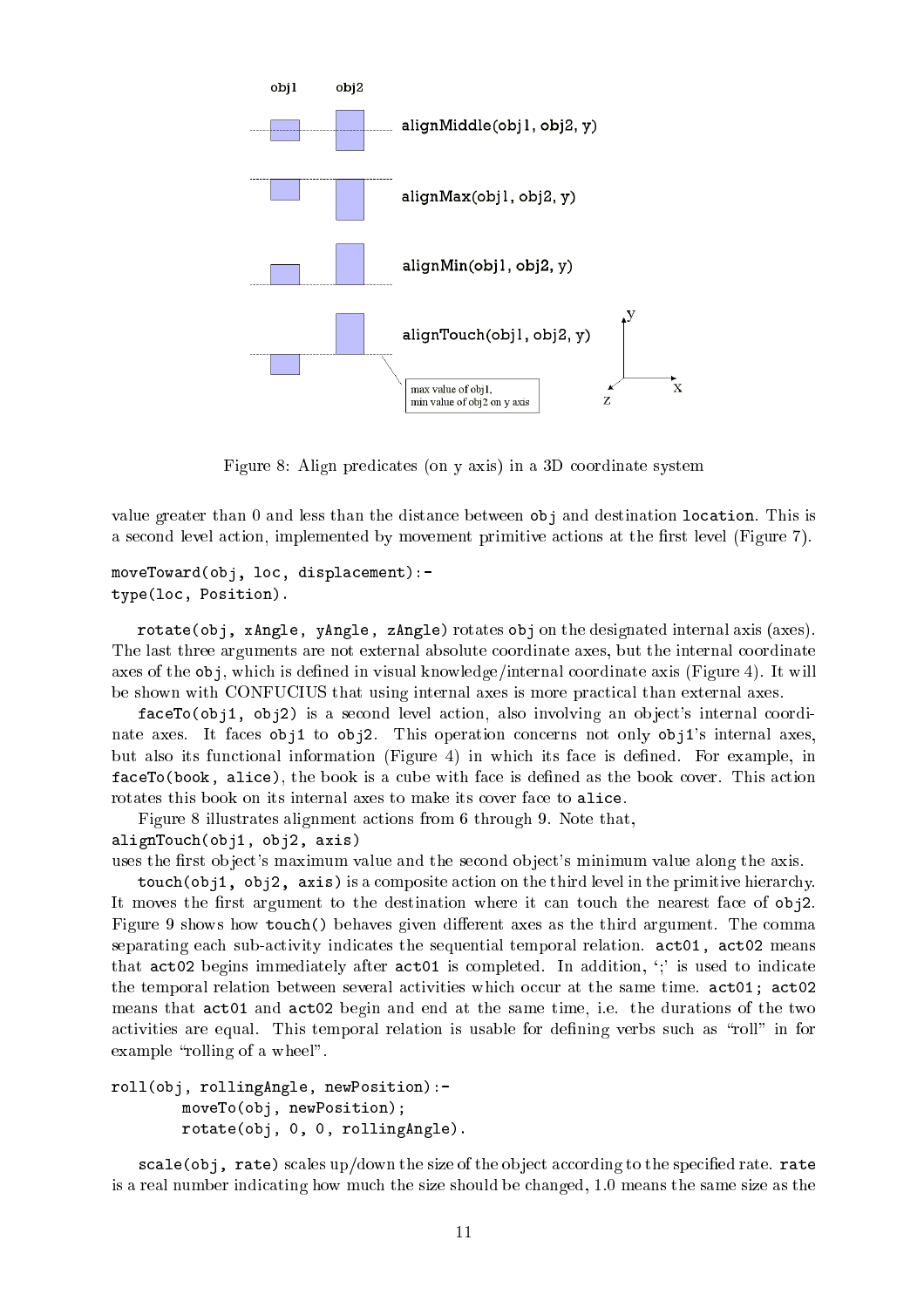

Figure 9: touch() along different axes

original, 2.0 means double size, and 0.5 means half size, on all three axes. squash(obj, rate, axis) changes both size and shape of obj vis-à-vis scale(). It only changes the size on the specified axis. For instance,  $square(1, 0.8, y)$  means "squash" the ball called sphere01 to 0.8 of its original size on its y axis". Squash() can perform more realistic visual effects on elastic objects like balls.

#### 5.3Visual definitions in extended predicate-argument model

Using predicate-argument primitives we can provide definitions of visual semantics of verbs, investigate how they relate to word senses and onsider spe
ial families of verbs.

### 5.3.1 Example visual definitions

Given below are some examples of visual semantics of verbs using the above primitives:

```
\textbf{Example 1}, \textit{pump}:
```

```
jump(x):type(x, Animal),
        move (x.feet, , , HEIGHT, , ),
        move(x.body, _, HEIGHT, _),
        move (x.feet, -, -HEIGHT, -).
```
Other complex joint movements will be modelled by inverse kinematics. If the second subgoal about movement of the man's body is missing, we will see the man's feet lift with some orresponding movements on his legs (by inverse kinemati
s), but his body keeps at the original height. Then the reverse subgoal, move (man, \_, -HEIGHT, \_) is not necessary because it will be performed by inverse kinematics automatically.

Example 2, call:

- as in "A is calling B" (verb tense is not considered here because it is at sentence level rather than word level). This is one word-sense of call where calling is conducted by telephone.

 $\degree$ Semantic constraint – declare an instance of the type 'Animal'. Metaphor usage of vegetal or inanimate hara
ters is not onsidered here.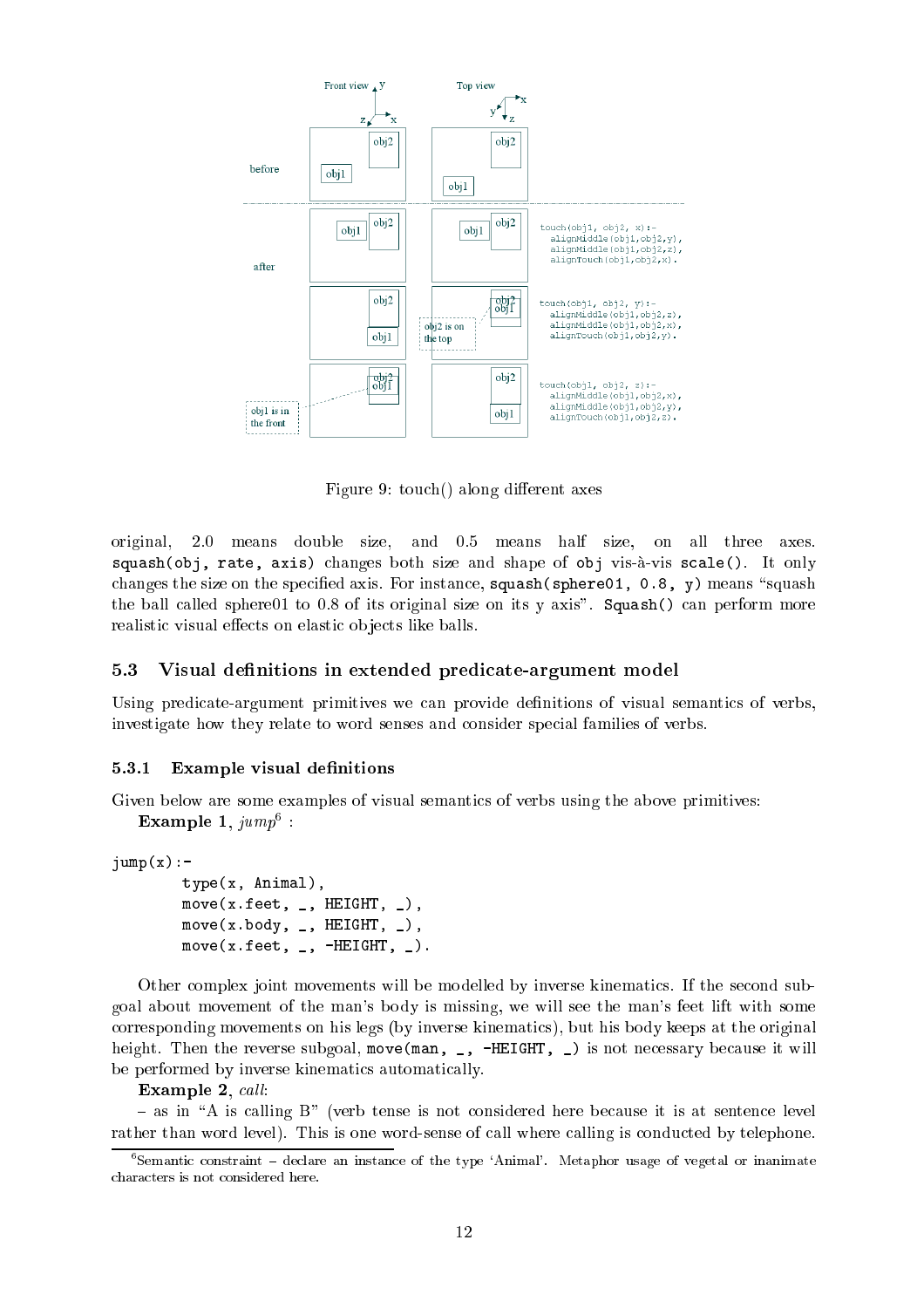Here is the definition of one word-sense of call which is at the first level of the visual semantic verb representation hierar
hy:

```
call(a):type(a, Person),
        type(tel, Telephone),
        pickup(a, tel.receiver, a.leftEar),
        dial(a, tel.keypad),
        speak(a, tel.receiver),
        putdown(a, tel.re
eiver, tel.set).
```
Note there is only one argument for "call" though it is a transitive verb in the example "a is calling  $b'' - but we don't care who b is since he is not present in the scene. The type  $(a, Person)$$ operation is a semantic constraint, to declare that a is an instance of the type Person. The variable tel, an instance of Telephone, is from association between the event call and the object telephone in the knowledge base (Figure 4).  $\mathbf{speak}$  () involves lip movement and coordinates with another modality  $-$  speech. putdown() refers to the movement of hangup.

Here is the definition of pickup which is at the second level of the visual semantic verb representation hierarchy. The three arguments of pickup() are *subject*, *object* and *destination* position respectively. dest is the 3D coordinates of a location. Here  $obj$  is a telephone receiver.

```
pi
kup(x, obj, dest):-
        type(x, Person),
        moveToward(x.leftHand, location(Obj), location(Obj)-location(x)-5),
        tou
h(x.leftHand, obj, axis),
        group(x.leftHand, obj, xhandObj),
        moveToward(xhandObj, dest, _).
```
Here is the definition of putdown which is also at the second level of the visual semantic verb representation hierarchy. The variable x is an aggregation object containing a person and  $object(s)$  which are not part of the human body.  $obj$  is a telephone receiver.

```
putdown(x, obj, dest):-
        moveTo(x.leftHand, dest),
        ungroup(x, obj, x1),
        type(x1, Person).
```
There are many complex issues left unconsidered in the example, such as how to put down the re
eiver in the exa
t pla
e of the phone set. However, this an be a
hieved by some further operations su
h as a ombination of aligns and moves with the al
ulation of the lo
ation of a part of an ob je
t. The above examples show a hierar
hi
al representation that involves multiple levels of visual des
ription and the ability to perform top-down interpretation when ne
essary right down to the primitive level. The implementation of the visual semantic representation provides a backtracking mechanism similar to Prolog which is convenient and efficient. Constructing a omplete event semanti
s of the visual knowledge base (event model in Figure 4) by the above method requires extensive work on verb definitions according to their corresponding semantic knowledge in the lexicon (Figure 4). However, such work is indispensable for an automatic language visualisation system.

Although semantic decomposition of lexical meanings is not a new idea in verb semantic analysis su
h as S
hank's Con
eptual Dependen
y analysis, pros and ons are within the language modality only, and few onsiderations of visual presentation of verb semanti
s are given. Jackendoff (1972) advocates semantic decomposition for the generative facilities it provides. He thinks that the decomposition of word meaning into smaller semantic elements allows specification of a generative, ompositional system whi
h onstrains the way su
h elements an be related and thereby constrains the ways in which sentences can be constructed, i.e. to prevent semanti
ally anomalous senten
es. Opponents of semanti de
omposition argue that it is inadequate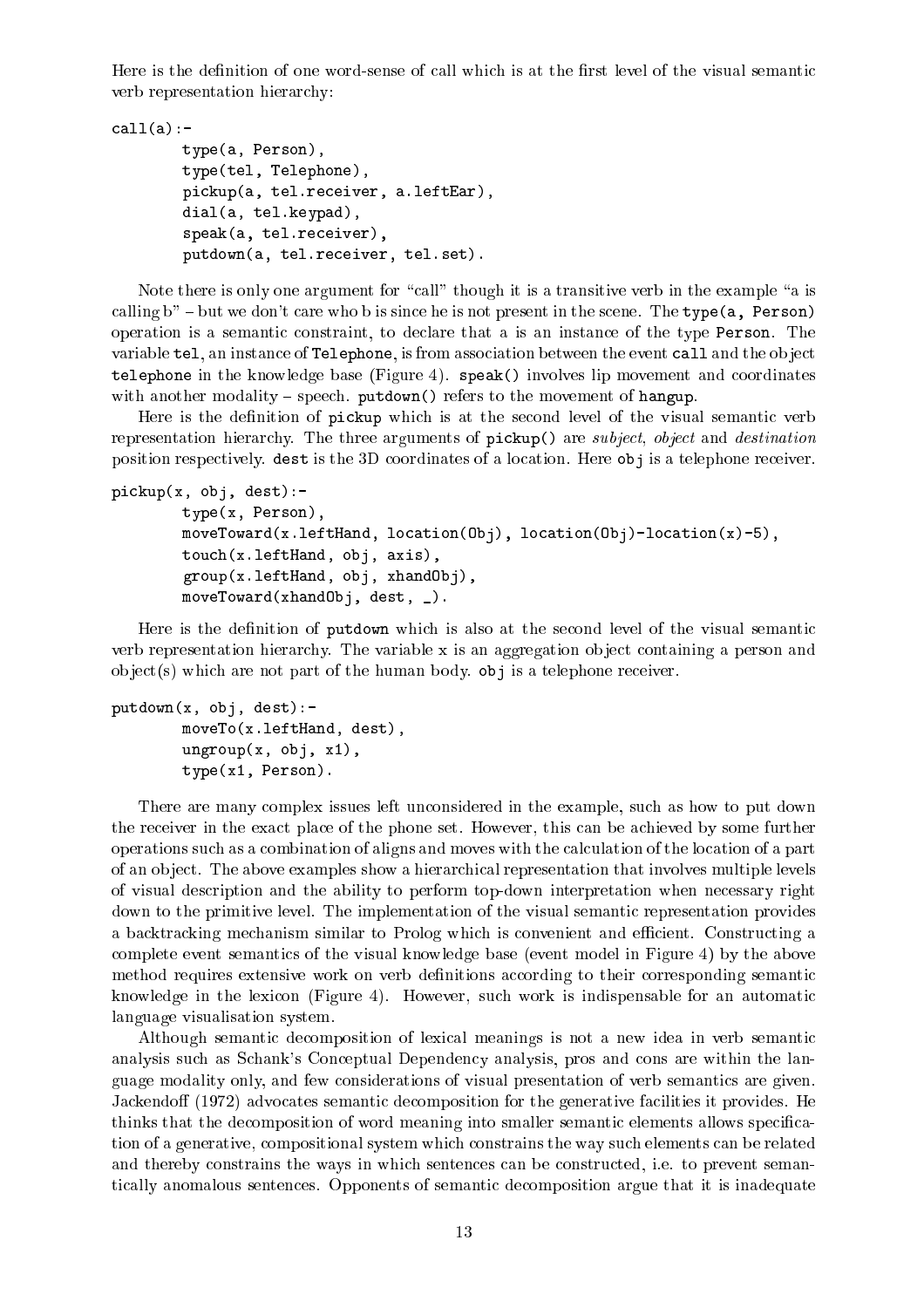because a list of necessary and sufficient conditions of a word meaning does not adequately capture the creative aspect of meaning. Linguists have attempted to set forth the full and complete semantic structure of some particular lexical items, but some residue of unexpressed meaning is always left.

Some verb semantic predicates such as "move", "go", or "change" are argued to be the basic components of most verbs from a wide variety of different semantic fields (Jackendoff 1976, Dowty 1979). The decompositional methodology we proposed above differentiates from the previous semantic decomposition theories in two ways: firstly, it is aimed at presentation purposes for visual modalities rather than the generative or interpretative purposes in language modalities; and secondly it does not emphasize atomic predicates. The basic predicates we listed in Figure 6 are not only at the atomic level but also at other higher compound levels and, it is possible to hoose predi
ates at any level to onstru
t a new verb denition.

### 5.3.2 Visual definition and word sense

The extended predicate-argument model works at the word level, but every definition is for one word sense rather than one word. According to Beckwith's statistics (Fellbaum 1998), one verb has 2.11 senses on average in Collins' English dictionary. For instance, "beat" may have two definitions for the sense of "strike, hit" and the sense of "stir, whisk (cooking verb)". Vice versa, synonyms like "shut" and "close" can share one definition. Disambiguation is a task of the language parser that is solved (probably by sele
tional restri
tions) in language modalities. However, one word sense of a verb may have more than one visual definition because word sense is a minimal complete unit tol conception in language modalities whilst visual definition is a minimal complete unit of visual representation in visual modalities. Take the word sense "close" as an example again, there could be three visual definitions for closing of a normal door (rotation on y axis), a closing of a sliding door (moving on x axis), or a closing of a rolling shutter door (a ombination of rotation on x axis and moving on y axis).

### 5.3.3 Troponym verbs

There is a semantic relation in the verb family called "troponym" (Fellbaum 1998). Two verbs have a troponym relation if one verb elaborates the manner of another (base) verb. For instance, "mumble" (talk indistinctly), "trot" (walk fast), "stroll" (walk leisurely), "stumble" (walk unsteadily), "gulp" (eat quickly), the relation between mumble and talk, trot/stroll/stumble and walk, gulp and eat is troponymy. In CONFUCIUS, we use the method of base verb + adverb to present manner elaboration verbs, that is, to present the base verb first and then, to modif if the manner (speed, the agent's state, duration of the activity, iteration, and so on) of the activity. To visually present "trot", we create a loop of walking movement, then modify the cycleInterval to a smaller number to present fast walking.

### 5.3.4 Stative verbs

English has productive morphological rule deriving verbs from adjectives or nouns via affixes such as -en, -ify and -ize. These derived verbs, e.g. "whiten", "lengthen", "shorten", "strengthen", "usually" refer to a change of state or property. Those relating to change of size (e.g. "enlarge", "lengthen") could be defined by the predicates scale () or squash(); those relating to other properties like colour (e.g. "whiten") could be implemented by changing the corresponding property fields of the object in VRML code, which will be discussed in future work on semantic representation of attributes.

<sup>&</sup>quot;Strictly speaking, the smallest meaningful unit in the grammar of a language is morpheme. But morpheme is not a complete unit since it often concerns affix.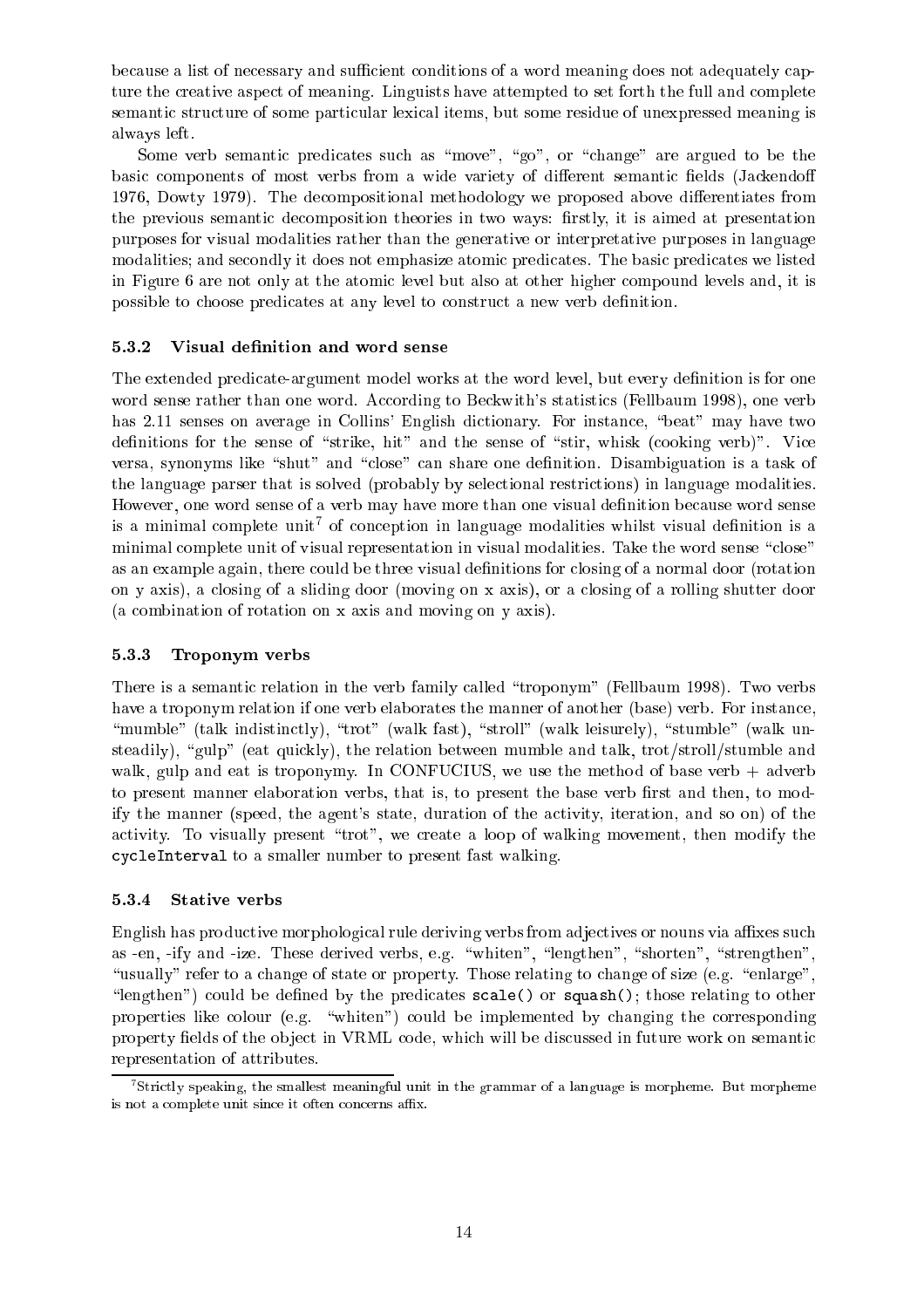#### 5.4Implementation of extended predicate-argument representation

At the intermediate level visual semantic representation that we have shown in Figure 3, the extended predi
ate-argument model of motion verbs we proposed above will be parsed by a Java program which finds the 3D object/agent that performs the activity the verb describes in VRML, changes its corresponding keys and key values of interpolators, and hence creates the animation of the object/agent. For example, when creating animation for "A ball is bouncing" (visual definition of "bounce" in Figure 10 (a)), the program looks for the object "ball" in the VRML file (Figure 10 (b)), and creates the bounce animation by adding a timer and position interpolator (with its keys and key values) of the ball (Figure 10  $(c)$ ).

#### 5.5Visual semantic representation of active and passive voice

One important difference between active and passive voice is semantic: the subject of an active sentence is often the semantic agent of the event described by the verb (He received the letter) while the subject of the passive is often the undergoer or patient of the event (The letter was received), i.e. the topic of active voice is the performer but the topic of passive voice is the undergoer. In CONFUCIUS' visualisation, the semantic difference of voice is represented by point of view, the perspe
tive of the viewer in the virtual world. Sin
e the virtual world in CONFUCIUS is modelled in VRML, Viewpoint node is used to represent voi
es. With the Viewpoint node, one can define a specific viewing location for a scene like a camera. In the previous example, although the two senten
es des
ribe the same event, re
eiving the letter, in active voice the focus is the person who received it, whereas in passive voice it is the letter. Therefore the modelling of the event and concerned object/character are the same for the two sentences, the difference is the parameters (orientation and position) of Viewpoint node to represent the topic in each voice. Besides voice, Viewpoint node may also present converse verb pairs such as "give/take", "buy/sell", "lend/borrow", "teach/learn". They refer to the same activity but from the viewpoint of different participants.

#### 6Relation to other work

Extended predicate-argument representation can be regarded as an extension of Schank's scripts. Consider the following script of "rob" and "order food" in Figure 11. The extended predicateargument representation is a s
ript-like rule system from this viewpoint. However, ompared with scripts our method uses different primitives to represent visual semantics of events. Table 2 shows a comparison of extended predicate-argument representations and scripts. Both scripts and extended predi
ate-argument representations translate high level events to lower level events. Level 1 includes routine events (complex activities) that are either lexicalised to verbs (e.g. "interview") or verb phrases (e.g. "eat out", "see a doctor"). Level 2 includes simple action verbs such as "jump", "push". Level 3 includes a finite set of universal semantic components (primitives, atomic actions, or atomic predicates) into which all event verbs/verb phrases could be exhaustively de
omposed.

Figure 11  $[1]$  and  $[3]$  translate routine events (level 1 in Table 2) to simple action verbs (level  $2$  in Table 2) whilst  $[2]$  and  $[4]$  translate simple action verbs to primitive actions (level 2 to level 3 in Table 2). The difference between these two methods is in level 2 to 3 translation. Extended predi
ate-argument representation fo
uses on visual presentation of events whilst s
ripts are suited for language comprehension. According to our events categories in Figure 5, for character events, level 2 to 3 translation of our method describes biped kinematics such as "pick up"; for other events, it interprets the visual semantics of verbs such as "bounce" using primitives (e.g. move, rotate) or changes object properties directly (e.g. "bend", "turn red").

Previous language visualisation systems (Narayanan et al. 1995) built on S
hank's CD theory have no image details of dynamic events though this has advantages in inferences from verbs; the world in SONAS (Kelleher et al. 2000) has 3D image details but only on
erns simple spatial relation instructions such as "move ten metres forward to the green house" and lacks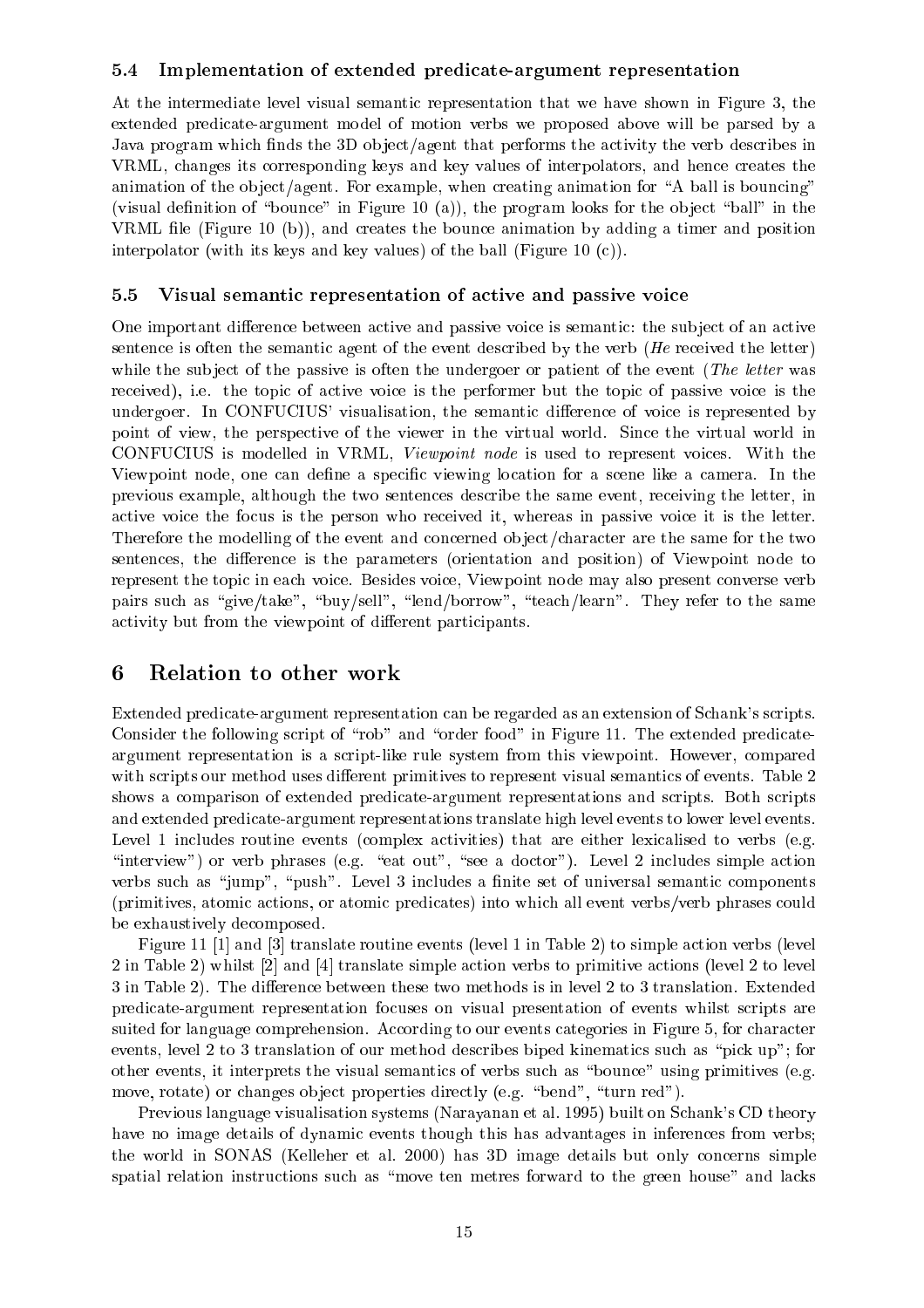```
boun
e(obj):-
  move(obj, 0, 20, 0),
 move(obj, 0, -20, 0).
(a) visual definition of the verb ''bounce'' (unaccusative)
DEF ball Transform {
  translation 0 0 0

hildren [
    Shape {
      appearan
e Appearan
e {
        material Material { diffuseColor 0.6 0.8 0.8 }
      \mathbf{L}}
      geometry Sphere { radius 5 }
    }
 \overline{1}\mathbf{r}}
(b) Input -- VRML code of a static ball
DEF ball Transform {
  translation 0 0 0
  children [
 DEF ball-TIMER TimeSensor { loop TRUE cycleInterval 0.5 },
 DEF ball-POS-INTERP PositionInterpolator {
    key [0, 0.5, 1]keyValue [0 0 0, 0 20 0, 0 0 0 ],
    Shape {
      appearan
e Appearan
e {
        material Material { diffuseColor 0.6 0.8 0.8 }
      \mathbf{r}}
      geometry Sphere { radius 5 }
    }
  -1
  ℄
ROUTE ball-TIMER.fraction_changed TO ball-POS-INTERP.set_fraction
ROUTE ball-POS-INTERP.value_
hanged TO ball.set_translation
}
(
) Output -- VRML 
ode of a boun
ing ball
```
Figure 10: 3D animation from predicate-argument representation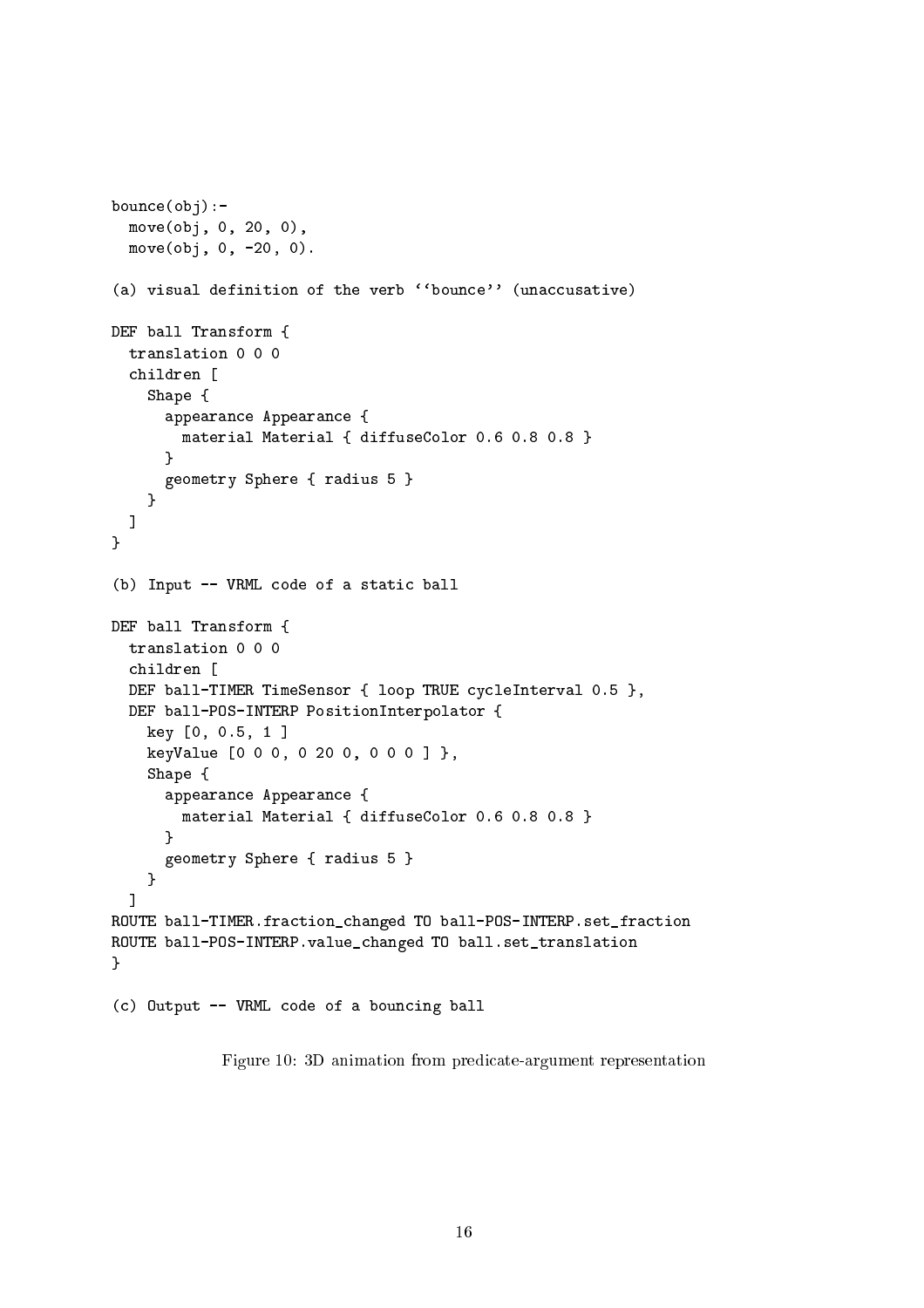| Scripts                                                                                                                                           |            | Extended predicate-argument representation                                                                                                                                                                              |
|---------------------------------------------------------------------------------------------------------------------------------------------------|------------|-------------------------------------------------------------------------------------------------------------------------------------------------------------------------------------------------------------------------|
| [1] Rob(person, place):-<br>obtain(person, gun),<br>go(person, place),<br>holdUp(person, place),<br>escape(person, place).                        | T31.       | cal1(a):<br>pickup(a, tel.receiver, a.leftEar),<br>dial(a, tel.keypad),<br>speak(a, tel.receiver),<br>putdown(a, tel.receiver, tel.set).                                                                                |
| $[2]$ OrderFood(person):-<br>ATRANS (waiter, person, menu),<br>MTRANS(menu, person),<br>MBUILD(person, choice),<br>TRANS(person, waiter, choice). | <b>141</b> | $picture(x, obj, dest) :-$<br>$move Toward(x.leftHand, location(obj),$<br>$location(obj)-location(x)-5)$ ,<br>touch(x. left) and, obj, y),<br>group(x.leftHand, obj, xhandObj),<br>moveToward(xhandObj, dest, $_{-}$ ). |

|  |  | Figure 11: Examples of scripts and extended predicate-argument representation |
|--|--|-------------------------------------------------------------------------------|
|  |  |                                                                               |

| Event levels                             | <i>Example verbs</i>                                      |  |  |
|------------------------------------------|-----------------------------------------------------------|--|--|
| $(1)$ Routine events, complex activities | Rob, cook, interview, eatOut                              |  |  |
| $(2)$ Simple action verbs                | jump, lift, give, walk, push                              |  |  |
| (3) Primitive actions                    | ATRANS, PTRANS, MOVE (Script)                             |  |  |
|                                          | move, rotate (Extended predicate-argument representation) |  |  |

collision detection; ABIGAIL (Siskind 1995) is applied to spatial motion verb recognition, but not synthesis, and has ambiguity in some verbs' definition; and  $L_0$  (Bailey et al. 1997) can both label verbs and carry them out but requires training data to construct probabilistic feature structures of verbs.

## Con
lusion and future work

The methodology introduced in this paper is a visual semantics representation that describes pro
edural information of a
tion verbs and fa
ilitates automati animation generation from text. This work is most relevant in the context of automatic generation of 3D animation from linguistic input. The hierarchical extended predicate-argument representation of visual semantics for events may be applied in the knowledge base of automatic text-to-animation applications like CONFUCIUS. The main goal of this work is to develop a suitable methodology for formalizing the meanings of action verbs. Hence we conclude the visual semantics representation for CON-FUCIUS is appropriate and will be implemented using Java and VRML where the Prolog-like intermediate representation will be parsed by a Java program. The reusability of the visual semantics representation and the knowledge base of CONFUCIUS is considered. The language and visual knowledge shown in Figure 4 are dependent on one another be
ause entries in the graphi library depend on the taxonomy and granularity of lexi
on in the language knowledge base. However, the language and visual knowledge as a whole may be independent from other modules of CONFUCIUS and reused in other language and vision integration systems, and other application domains.

Further work will attempt to solve the following issues. One major problem that text-toanimation applications face is vagueness. Most text-to-graphics systems solve the vagueness in natural language by substituting an object type with a more specific object of the type. For example, to visualise the phrase "give her a toy" by substituting a toy with a specific toy such as a teddy bear. Verb semantics has the same problem. Although it can be solved by specific-general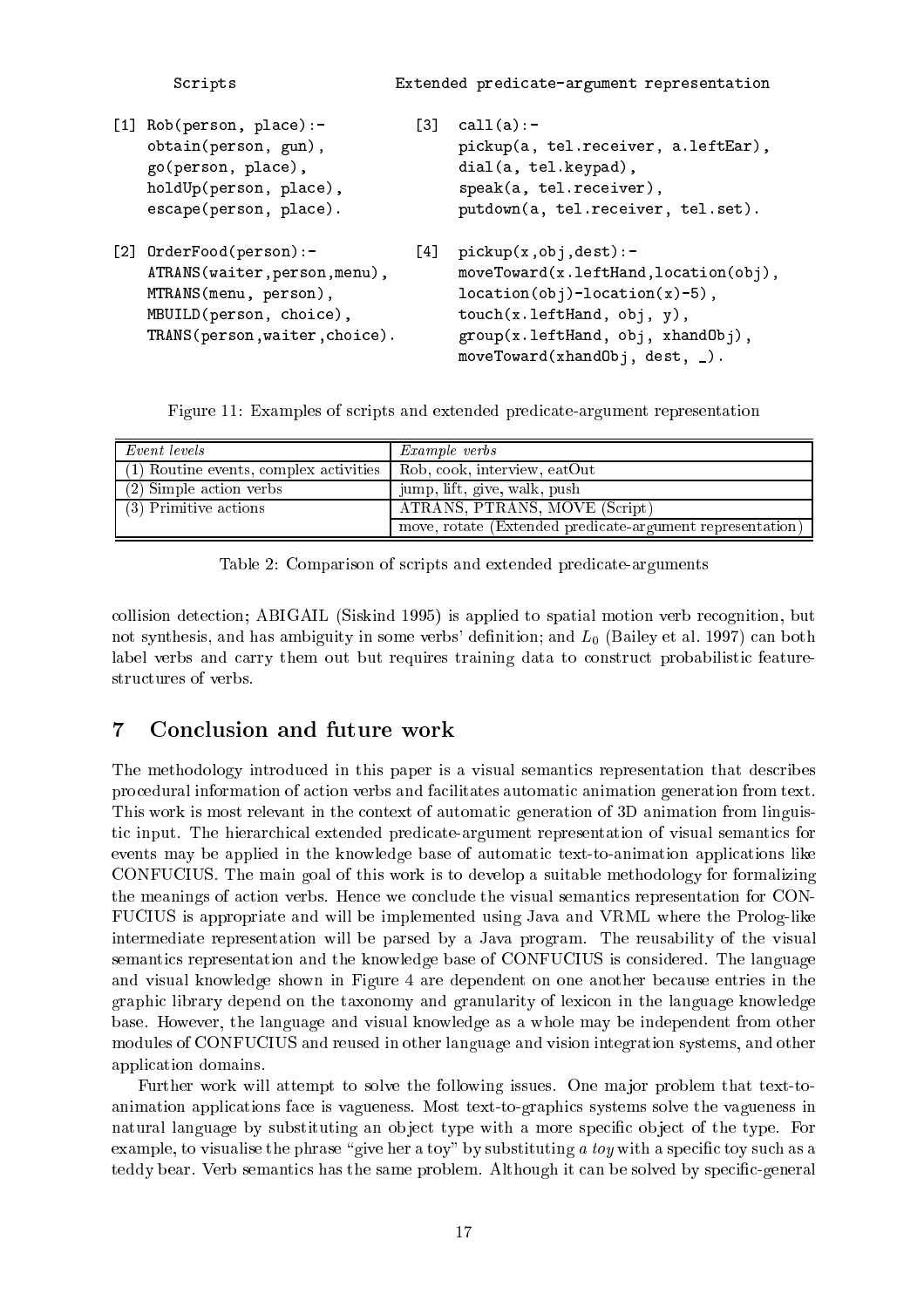substitution, a vague representation of the meaning of the object/event may be appropriate in some situations. It will be advantageous for a semantic representation to maintain a certain level of vagueness. But it is almost impossible in vision, be
ause visual modalities require more specific information than language modalities. The issue of representing temporal information of events is not addressed in this paper, whilst it is important for the information that verb tenses onvey. Our urrent model of predi
ate-argument de
ompositional representation des
ribes the order of suba
tivities but does not indi
ate how long ea
h suba
tivity takes. Moreover, future work will also consider visual semantic representation of nouns, non-action verbs, adjectives, adverbs, and prepositions in 3D animation.

- Bailey, D., J. Feldman, S. Narayanan & G. Lakoff (1997) Modeling embodied lexical development. In Proceedings of the Nineteenth Annual Conference of the Cognitive Science Society (CogS
i97), 19-24, Stanford, CA, USA.
- Beckwith, R., C. Fellbaum, D. Gross and G.A. Miller (1991) WordNet: a lexical database organised on Psycholinguistic principles. In Lexicons: using on-line resources to build a lexi
on, U. Zernik (Ed.), 211-231. Lawren
e Erlbaum: Hillsdale, NJ.
- Bröndsted, T., P. Dalsgaard, L.B. Larsen, M. Manthey, P. Mc Kevitt, T.B. Moeslund & K.G. Olesen (2001) The IntelliMedia WorkBen
h - an Environment for Building Multimodal Systems. In Advances in Cooperative Multimodal Communication: Second International Conference, CMC'98, Tilburg, The Netherlands, January 1998, Sele
ted Papers, H. Bunt and R.J. Beun (Eds.), 217-233. Le
ture Notes in Arti
ial Intelligen
e (LNAI) series, LNAI 2155, Berlin, Germany: Springer Verlag.
- Cassell, J., H. Vilhjalmsson and T. Bi
kmore (2001) BEAT: the behaviour expression animation toolkit. In SIGGRAPH 2001 Conference Proceedings, Los Angeles, August 12-17, 477-486.
- Coyne, B & R. Sproat  $(2001)$  WordsEye: an automatic text-to-scene conversion system. In AT&T Labs. Computer Graphi
s Annual Conferen
e, SIGGRAPH 2001 Conferen
e Pro eedings, Los Angeles, Aug 12-17, 487-496.
- Dowty, D. (1979) Word meaning and Montague Grammar. Dordrecht: Reidel.
- Fellbaum, C. (1998) A semantic network of English verbs. In WordNet: An Electronic Lexical Database, C. Fellbaum (Ed.), 69-104. Cambridge, MA: MIT Press.
- Jackendoff, R.S. (1972) Semantic interpretation in generative grammar. Cambridge, Mass.: MIT Press.
- Jackendoff, R.S. (1976) Toward an explanatory semantic representation. In *Linguistic Inquiry*, Vol. 7: 89-150.
- Kelleher, J., T. Doris, Q. Hussain & S. Ó Nualláin (2000) SONAS: multimodal, multi-user interaction with a modelled environment. In Spatial Cognition, S. Ó Nualláin (Ed.), 171-184. Philadelphia, USA: John Benjamins.
- Minsky, M. (1975) A Framework for representing knowledge. In Readings in knowledge representation, R. Bra
hman and H. Levesque (Eds.), 245-262. Los Altos, CA: Morgan Kaufmann.
- Narayanan, S., D. Manuel, L. Ford, D. Tallis & M. Yazdani (1995) Language visualisation: applications and theoretical foundations of a primitive-based approach. In Integration of Natural Language and Vision Processing (Volume II): Intelligent Multimedia, P. Mc Kevitt (Ed.), 143-163. London, England: Kluwer A
ademi Publishers.
- Schank, R.C. (1973) The fourteen primitive actions and their inferences. Memo AIM-183, Stanford Arti
ial Intelligen
e Laboratory, Stanford, CA, USA.
- Siskind, J.M. (1995) Grounding Language in Per
eption. In Integration of Natural Language and Vision Processing (Volume I): Computational Models and Systems, P. Mc Kevitt (Ed.), 207-227. London, England: Kluwer A
ademi Publishers.
- Wahlster, W., N.Reithinger and A. Blo
her (2001) SmartKom: towards multimodal dialogues with anthropomorphic interface agents. In *Proceedings of The International Status Confer*ence: Lead Projects, "Human-Computer Interaction", G. Wolf and G. Klein (Eds.), 23-34.